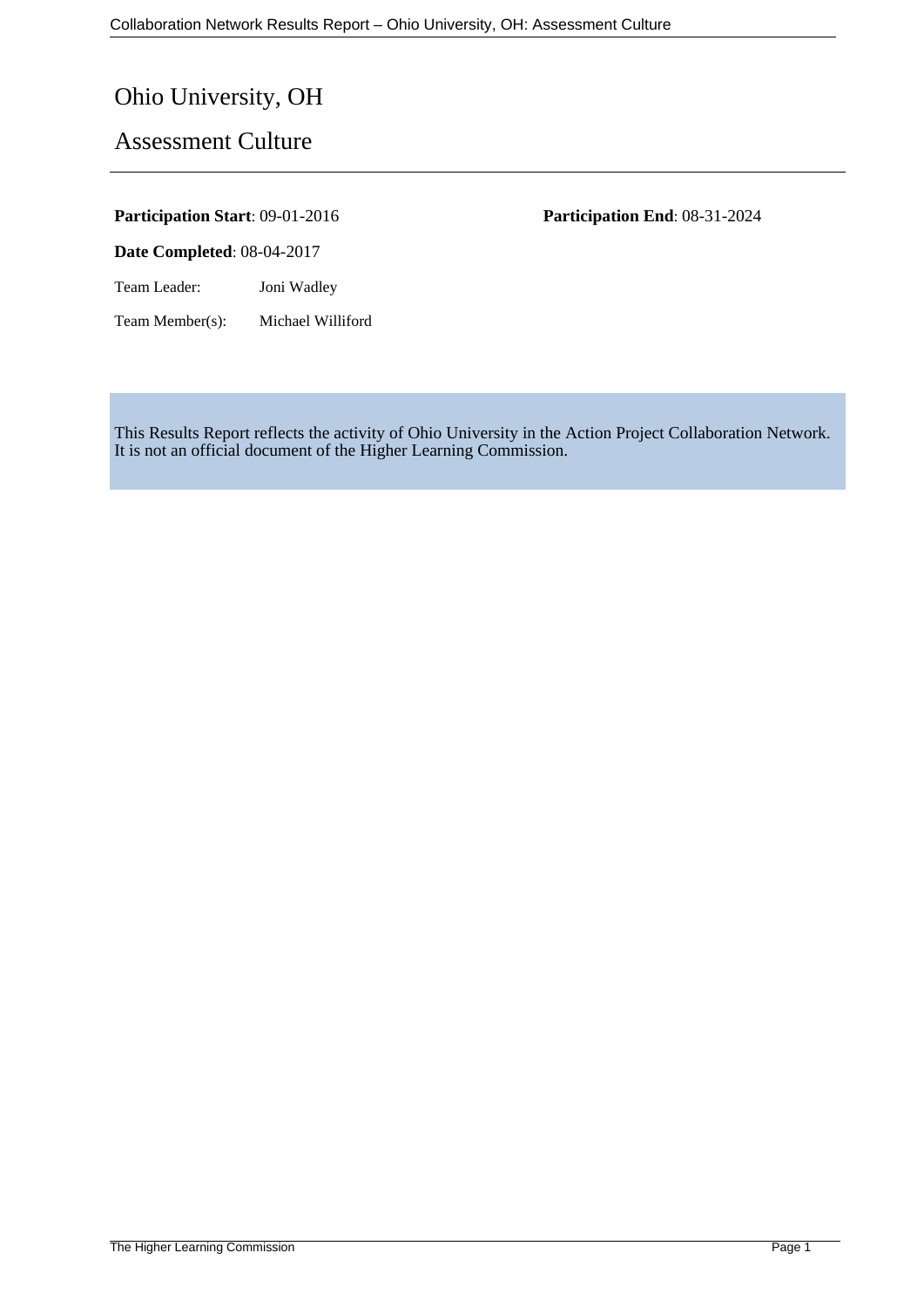# **Declaration**

#### **Q:**

### **Briefly describe the project in less than 100 words. Be sure to identify the key organizational areas (departments, programs, divisions, units, etc.) and key organizational processes that this action project will affect, change, and/or improve.**

**A:** This Action Project revises our previous Action Project on Academic Assessment. During our Strategy Forum in April 2015, we were encouraged to focus our Action Project to include activities that could be completed within nine months. Ohio University has a long history with academic assessment, beginning in the 1980's. With encouragement from the most recent Systems Appraisal, the University recognizes the need to revitalize its academic assessment efforts. The overall vision of the project is to recognize, develop, support, and share existing, proven practices among Ohio University faculty for improving student learning and expanding opportunities for student success.

#### **Q:**

**Describe your institution's reasons for initiating this action project now and how long it should take to complete it. Why are this project and its goals high among your institution's current priorities? Also, explain how this project relates to any strategic initiatives or challenges described in the institution's recent or soon-to-be submitted Systems Portfolio.**

**A:** The most recent Systems Appraisal identified a significant opportunity for improving assessment practices. In the work prior to the April 2015 Strategy Forum, we identified academic assessment as an area in which Ohio University needs to provide University-wide support for its decentralized and diverse academic colleges, schools/departments, and campuses. Ohio University desires to use AQIP and the newly-revised HLC Criteria for Accreditation to help it achieve its mission, which is the intellectual and personal development of its students, and its vision, to become the nation's best transformative learning community. The University is planning for a Comprehensive Quality Review and reaffirmation of accreditation in 2015-16, and is using the newly-revised Criteria for Accreditation, particularly Criteria Three and Four, to bring new energy and attention to its teaching, learning, and assessment efforts. The University desires to ensure that faculty have a systematic, faculty-centered approach to continuous improvement through a focus on learning objectives.

At the April 2015 Strategy Forum, we were encouraged to move all our Action Projects to the new staggered cycle (winter, spring, summer). This Action Project is being moved to the Spring cycle. Activities will begin in fall semester and will extend throughout the 2015-16 academic year. This Action Project is the first phase of what is expected to be a multiphase set of projects related to assessment.

#### **Q:**

**List the project goals, milestones, and deliverables along with corresponding metrics, due dates, and other measures for assessing the progress toward each goal. Be sure to include when you anticipate submitting the project for formal reviews.**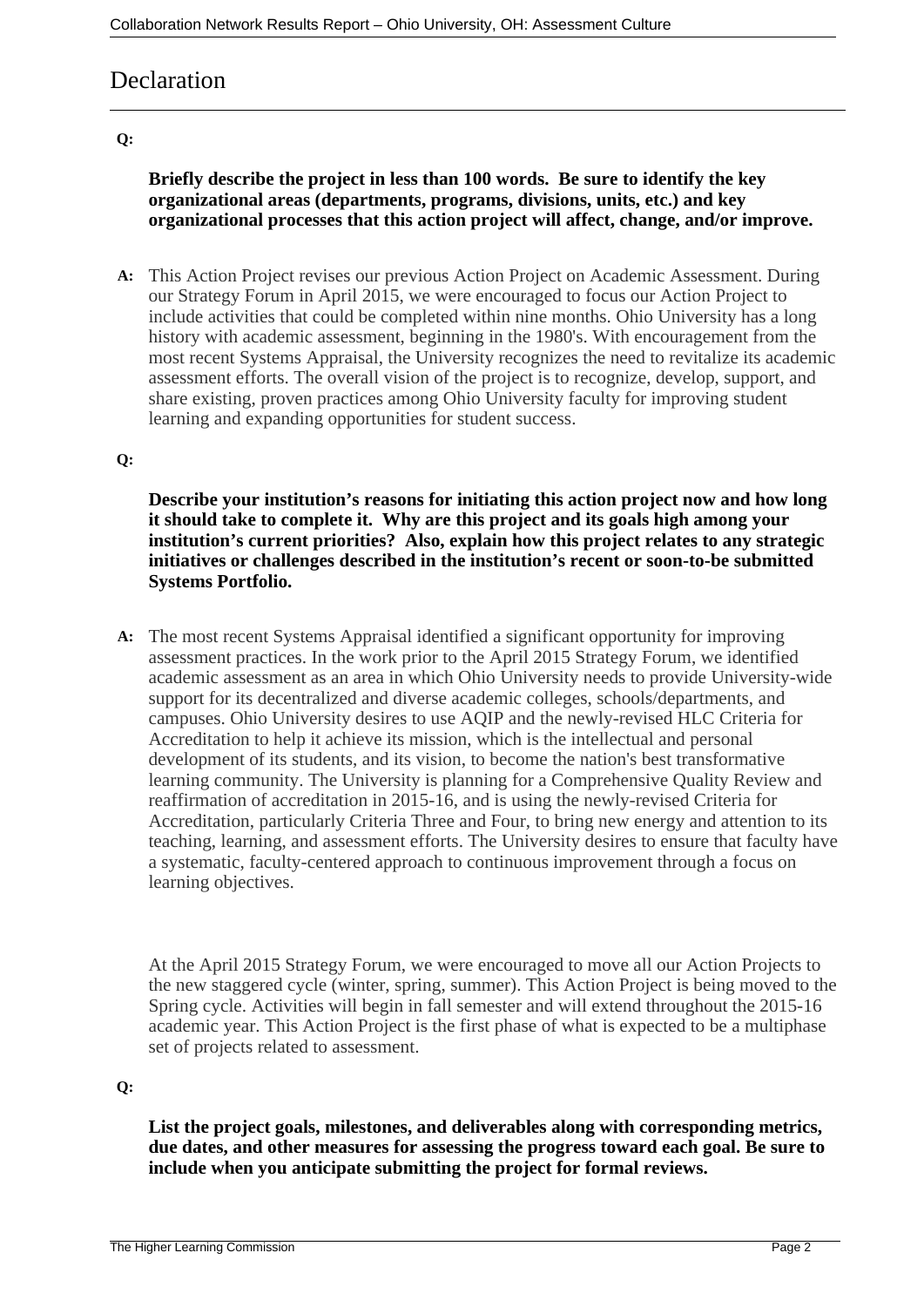#### Collaboration Network Results Report – Ohio University, OH: Assessment Culture

**A:** Ohio University desires to recognize, develop, support, and share proven practices for improving student learning and expanding opportunities for student success. There are two overarching goals of this Action Project. The first is to identify and profile existing work that faculty are doing related to SOTL, academic assessment, and student success. The second is to provide incentives and encouragement for new and innovative efforts to improve teaching and learning. Following is the Action Planning Template that was developed at the April 2015 Strategy Forum:

|                                     | <b>Action/Miles</b><br>tone/Deliver<br>able                                                       | <b>Lead</b>                 | <b>Due Date</b> | Measure/Ta<br>rget                                                                     |
|-------------------------------------|---------------------------------------------------------------------------------------------------|-----------------------------|-----------------|----------------------------------------------------------------------------------------|
| New Faculty Profile<br>Profile      | design<br>Faculty<br>information                                                                  | <b>UCM</b>                  | 8/15/2015       | Ready to<br>populate<br>30% returned<br>by 10/1/2015                                   |
|                                     |                                                                                                   | <b>EVPP</b>                 | 10/1/2015       |                                                                                        |
|                                     | Profiles up                                                                                       | <b>UCM</b>                  | AY 2015-16      | 75% Group I<br>by $5/1/2016$<br>50% Group II<br>by 5/1/2016                            |
| 1804 Grants Revise call<br>for SOTL | for 1804<br>proposals to<br>encourage S<br>OTL-oriented<br>projects<br>Publicize<br>1804 revision | <b>VPUE</b>                 | 8/15/2015       | Posted                                                                                 |
|                                     |                                                                                                   | <b>VPUE</b><br><b>SVPII</b> | 3/1/2016        | Increase the<br>percentage of<br>applications<br>and awards<br>with SOTL<br>components |
| Inventory/Sh Inventory<br>owcase    | assessment<br>and SOTL<br>activities                                                              | <b>SVPII</b>                | 10/15/2015      | Create<br>spreadsheet                                                                  |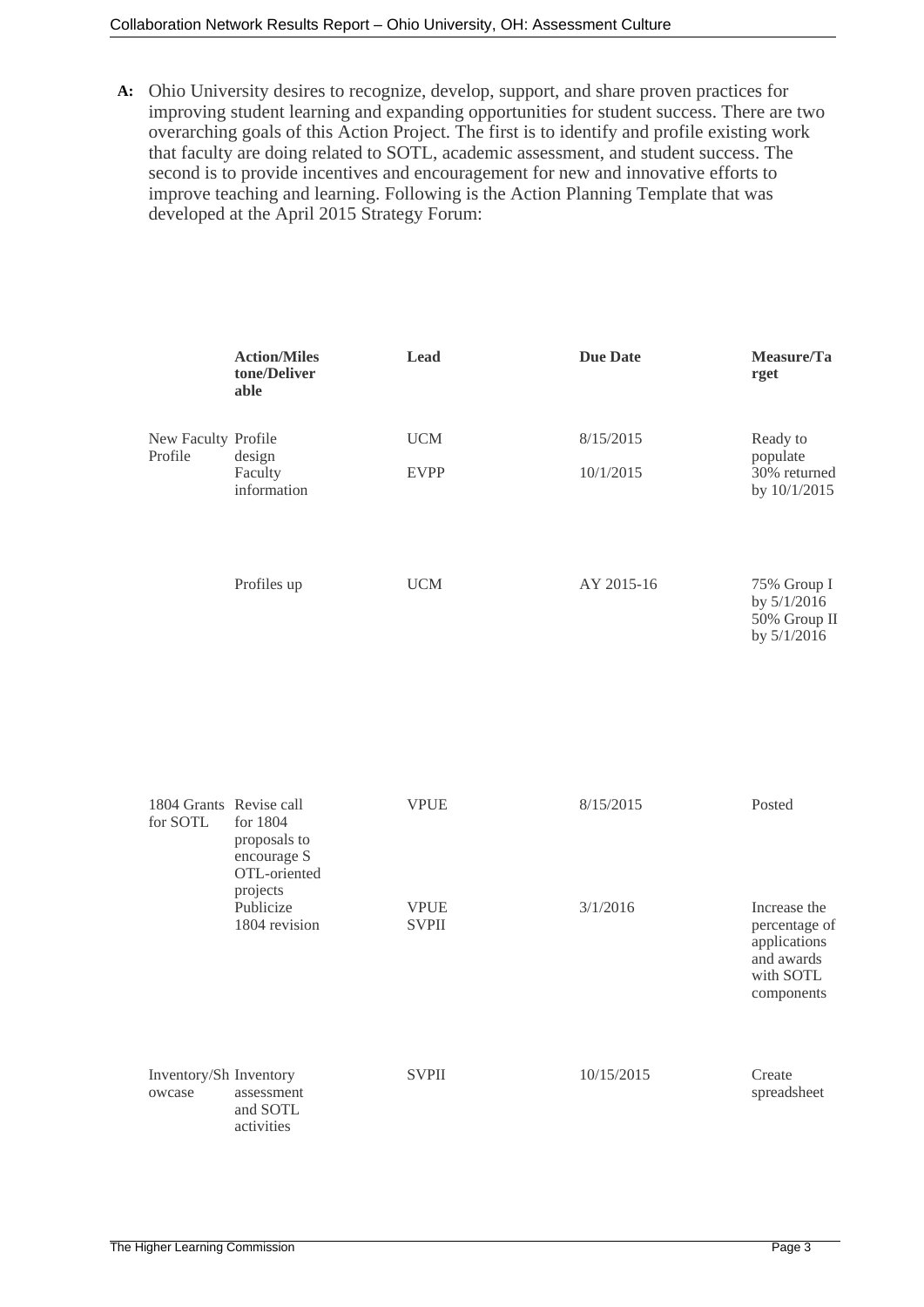| Communicat<br>e range of<br>assessment<br>and SOTL | <b>SVPII</b><br>VPUE<br>UCM<br>OIT | 11/15/2015 | Website<br>updated |
|----------------------------------------------------|------------------------------------|------------|--------------------|
| activities                                         |                                    |            |                    |

**Q:**

### **Describe how various members of the learning community will participate in this action project. Show the breadth of involvement by individuals and groups over the project's duration.**

**A:** All academic departments/schools, colleges, and regional campuses are expected to be involved in academic assessment activities. Key stakeholders are faculty; students; academic leadership; staff; Board of Trustees; and external stakeholders.

The Teaching, Learning, and Assessment Committee will coordinate the goals and objectives of this Action Project. Specific individuals and offices have been tasked with actions identified at the Strategy Forum. Referring to the Action Planning Template in #3 above, the Executive Vice President and Provost (EVPP) bears ultimate responsibility for delegating these activities to the most appropriate personnel. University Communication and Marketing (UCM) and the EVPP office will develop a way to gather information from incoming faculty on activities related to SOTL and profile these through UCM outlets throughout fall semester. The Vice Provost for Undergraduate Education and the Senior Vice Provost for Instructional Innovation will work to set aside part of an an existing internal grant (1804 Grants) to encourage SOTL-oriented projects, publicize the revisions, and solicit grant applications from faculty across the University. These vice provosts will also work with UCM and the Office of Information Technology to inventory existing, exemplary assessment and SOTL activities from current faculty, and showcase them throughout the University.

#### **Q:**

#### **Describe how the institution will monitor project progress/success during, and at the completion of this project. Be sure to specifically state the measures that will be evaluated and when.**

**A:** Referring to the Action Planning Template in #3 above, specific measures, targets, and dates have been identified. Some of the targets are determined simply by the completion of the actual activity. These activities include completion of the new faculty profile, the 1804 Grant RFP's being posted, the inventory spreadsheet of assessment/SOTL activities, and University Web sites being updated. Other activities will be measured by percentage of faculty involvement/response to requests for profile information and percent increase in 1804 Grant applications related to assessment/SOTL.

#### **Q:**

#### **Describe the challenges that may be encountered in successfully completing the project**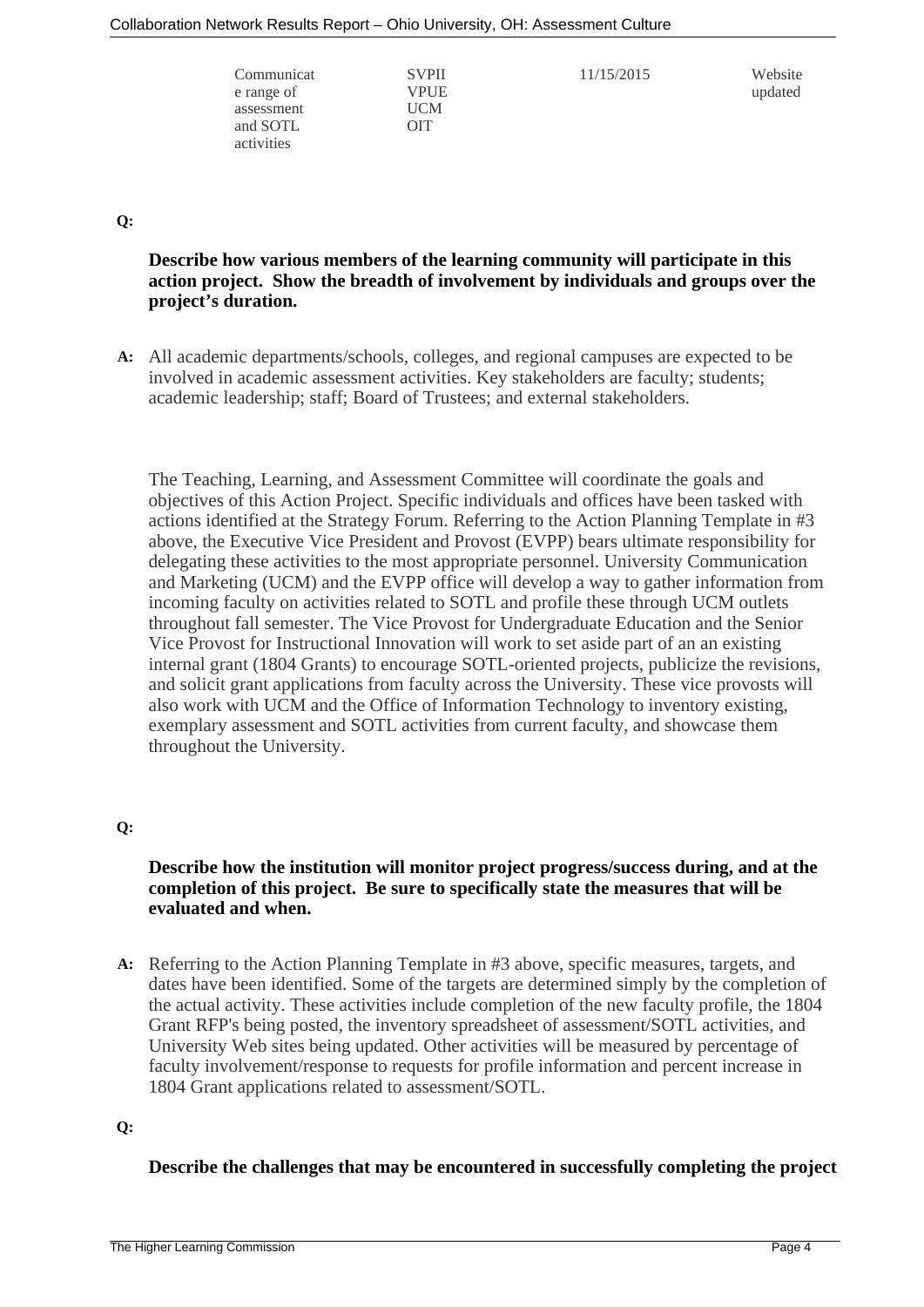### **or for institutionalizing the learning from the project's goals.**

**A:** We assume sufficient faculty interest and participation for success of the Action Project, particularly from new faculty. Current policies and incentives (e.g. existing promotion and tenure guidelines) may constrain the Action Project's degree of success. Resources (time and financial) are constrained. Effective communication across a large, diverse, and decentralized research university is challenging. Faculty already have many competing interests and duties.Sustained support and attention from the project's sponsor (EVPP) and collaborators is crucial. Financial stability, currently a major challenge for public universities, is crucial.

#### **Q:**

### **Provide any additional information that the institution wishes reviewers to understand regarding this Action Project.**

**A:** We anticipate that this Action Project will take up to three years for all components to mature. The first phase, described above, is expected to occur during the 2015-16 academic year. As this project matures and evolves, additional activities will be carried out to expand Ohio University's capacity for an institution-wide culture of assessment (e.g., redesigning the new faculty orientation, creating an awards program to recognize specific faculty achievements in this area).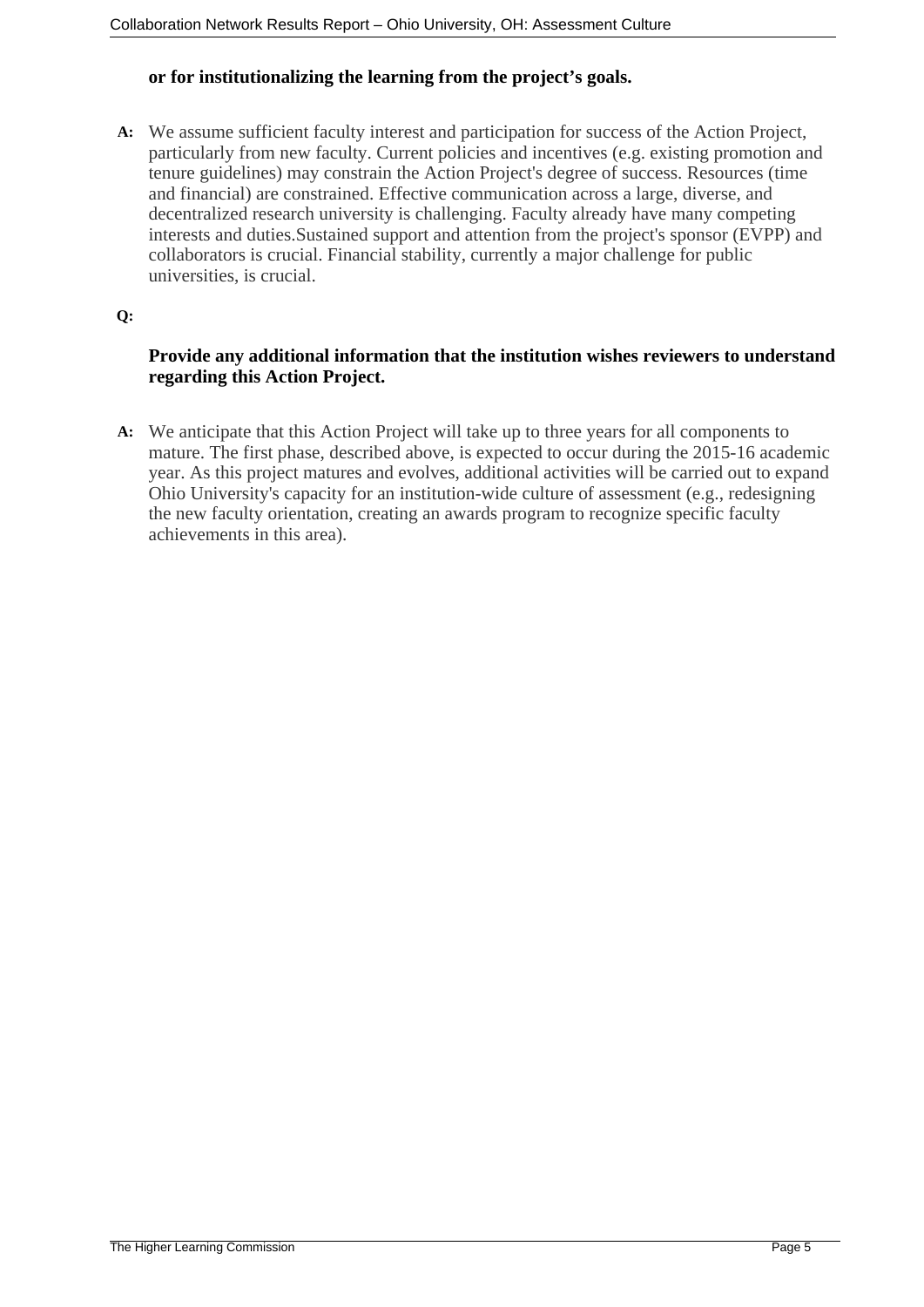# Concluding Report

#### **Q:**

### **What is the primary reason for closing this project?**

- **A:** The identified goals of this action project have been met, including:
	- Academic program review self-study guidelines have been revised to focus more on student outcomes than on inputs. University Curriculum Council (UCC) has fully implemented the revised **program** [review self-study requirements](https://www.ohio.edu/facultysenate/committees/ucc/upload/Self-Study-Requirements-Approved-2.docx) and [program review process](https://www.ohio.edu/facultysenate/ucc/upload/UCC-Program-Review-Process-Approved-2015.docx).
	- Academic programs are updating their learning objectives and developing new, ongoing assessment plans. The Assessment Clearinghouse is built and continuing to evolve with program student learning outcomes and department and program assessment plans loaded and evidence of student learning and use of student learning evidence to be included by the end of fall semester 2017.
	- eLearning Ohio is incorporating a quality assurance process in its distance learning programs. Due to academic restructuring of all online programs to their respective on-campus colleges this goal was not continued. Online programs follow the same assessment processes that their respective on-campus programs follow.
	- Identify and profile existing work that new faculty are bringing to the University related to Scholarship of Teaching and Learning (SOTL), academic assessment, and student success, and to identify and profile existing work that current faculty are doing related to assessment. The Teaching, Learning, and Assessment (TLA) Committee and the Office of Instructional Innovation (OII) have made significant strides in recognizing teaching excellence and learning support across Ohio University through the [2017 Spotlight on Learning Conference,](https://www.ohio.edu/instructional-innovation/ctl/events/sol-17.html) and the [Innovation Showcase.](https://www.ohio.edu/instructional-innovation/stories/showcase/index.html)
	- Provide incentives and encouragement for new and innovative efforts to improve teaching and learning. The objectives were to design, develop, and then publicize profiles of faculty work, and to redirect internal funding for proposals to encourage SOTL. The 1804 Undergraduate Fund (internal OU grant) advertised and granted priority consideration for the continuous improvement of student learning. OII also maintains an [inventory](https://www.ohio.edu/instructional-innovation/stories/innovation-support.html) of internal grants and awards that support teaching excellence.

Link 1: [program review self-study requirements](https://www.ohio.edu/facultysenate/committees/ucc/upload/Self-Study-Requirements-Approved-2.docx) https://www.ohio.edu/facultysenate/committees/ucc/upload/Self-Study-Requirements-Approved-2.docx Link 2: **program review process** https://www.ohio.edu/facultysenate/ucc/upload/UCC-Program-Review-Process-Approved-2015.docx Link 3: [2017 Spotlight on Learning Conference](https://www.ohio.edu/instructional-innovation/ctl/events/sol-17.html) https://www.ohio.edu/instructional-innovation/ctl/events/sol-17.html Link 4: [Innovation Showcase](https://www.ohio.edu/instructional-innovation/stories/showcase/index.html) https://www.ohio.edu/instructional-innovation/stories/showcase/index.html Link 5: [inventory](https://www.ohio.edu/instructional-innovation/stories/innovation-support.html) https://www.ohio.edu/instructional-innovation/stories/innovation-support.html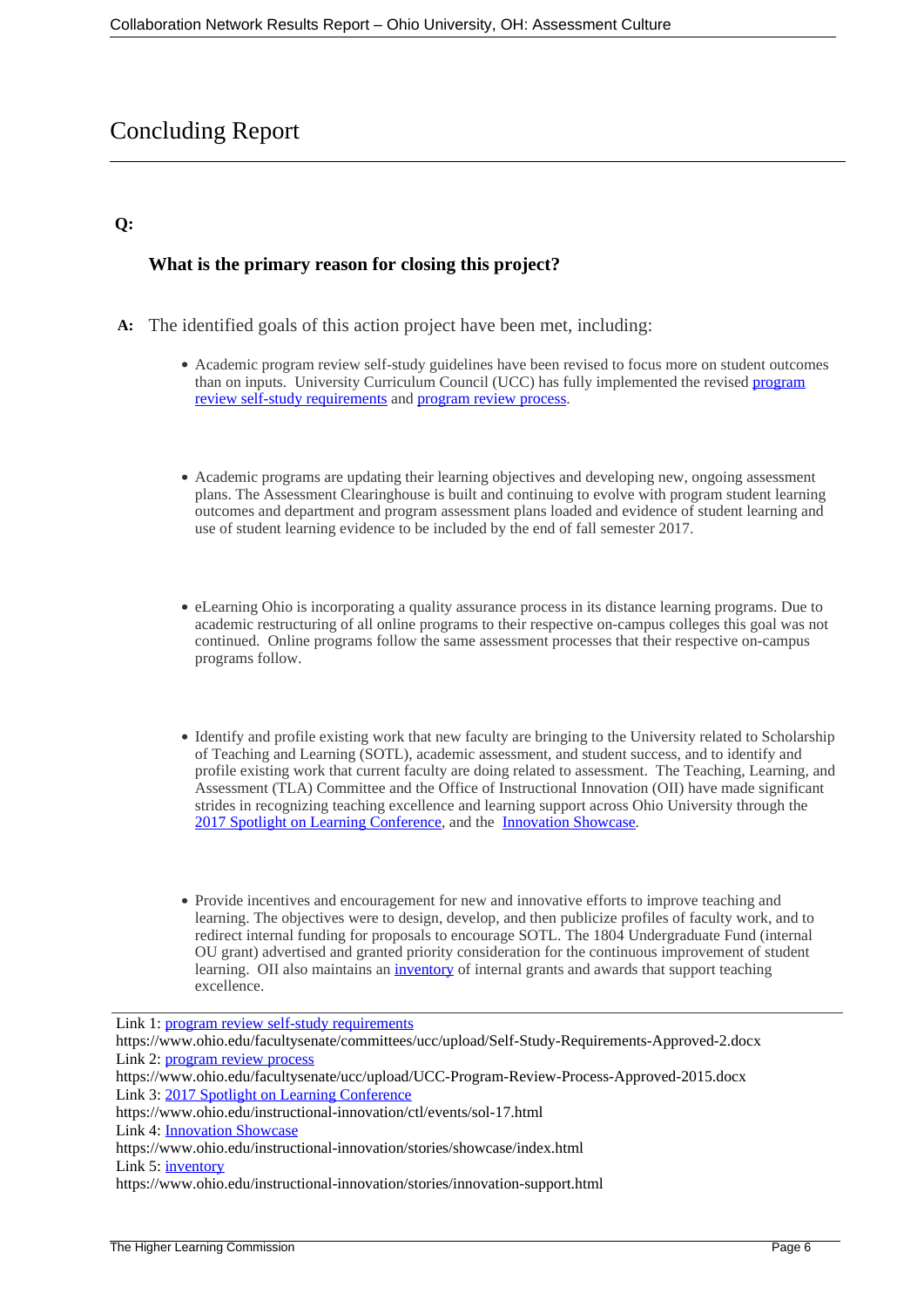### **Q:**

### **What aspects of this project would you categorize as successful?**

**A:** In addition to meeting the goals of this project, the overall success of this project was a revitalization and growth in our teaching, learning and assessment processes. The revision of the academic program review process to include a review of a program's student learning outcomes assessment processes, the centralization of student learning outcomes assessment via the Assessment Clearinghouse and the recognization of teaching excellence and learning support across the University by the Teaching, Learning and Assessment Committee and the Office of Instructional Innovation contributed to the growth and revitilaztion of our teaching learning and assessment processes.

Another notable success of this project was faculty participation. The extent of faculty participation within this project was unintentionaly understated in both previous reviews of this action project. The University Curriculum Council (UCC), which led the process for revising the academic program review guidelines and process, is a standing committee of Ohio University's Faculty Senate. Of the 52 member UCC committee, 30 are faculty. Ten of the 24 members of the Teaching, Learning and Assessment Committee are also faculty. Of the over 165 OHIO faculty and staff that attended the Spotlight on Learning conference 103 were faculty. Seventy percent (70%) of the presentations at the 23 breakout sessions were presented by faculty from various campuses. Despite competing interests for faculty time, at the core of the project's advancement of Ohio University's teaching, learning and assessment processes was faculty involvement.

It is also worth noting that during this action project's duration, the action project processes underwent significant and ongoing change at HLC. Likewise during this same time period, there was substantial change in organizational structure and leadership at Ohio University. Despite these obstacles the spirit of this project was maintained through these changes. While we received feedback that this project experienced scope creep, we feel that this project underwent less scope creep than recalibration to a changing standard and shifting leadership priorities. Regardless of both, the project nonetheless continued and made signigicant progress. The project's persistence despite significant challenges is yet another success.

### **Q:**

#### **What aspects of this project would you categorize as less than successful?**

**A:** While the University Curriculum Council, Office of Instructional Innovation and the Teaching, Learning and Assessment Committee have antecdotal evidence that this project resulted in the growth of our teaching, learning and assessment processes, the lack of direct measures of cultural change resulted in a lack of direct evidence to support this growth. Numbers participating in the various action project activities such as Innovation Showcases, the Spotlight on Learning Event and those programs completing their Academic Program Review self-studies, can be tracked, but direct measures of cultural change was challenging to produce.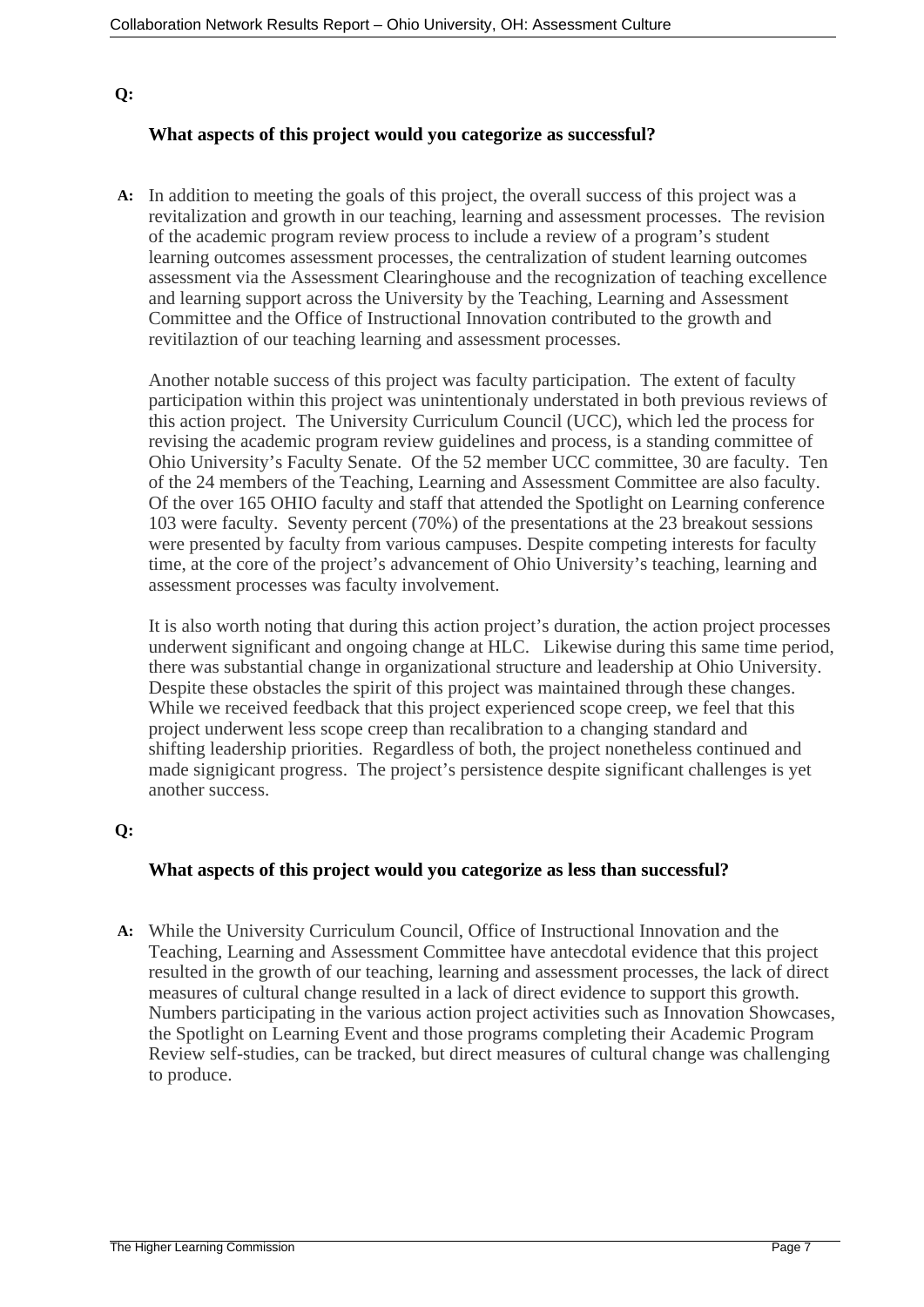# Concluding Review

### **Q:**

### **Do you have any final thoughts or feedback for this institution in regards to this project? Enter N/A if not applicable.**

**A:** Good work in completing the project. The University has identified a challenge in direct

measures of cultural change. The University is encouraged to continue its exploration as this a challenge for many.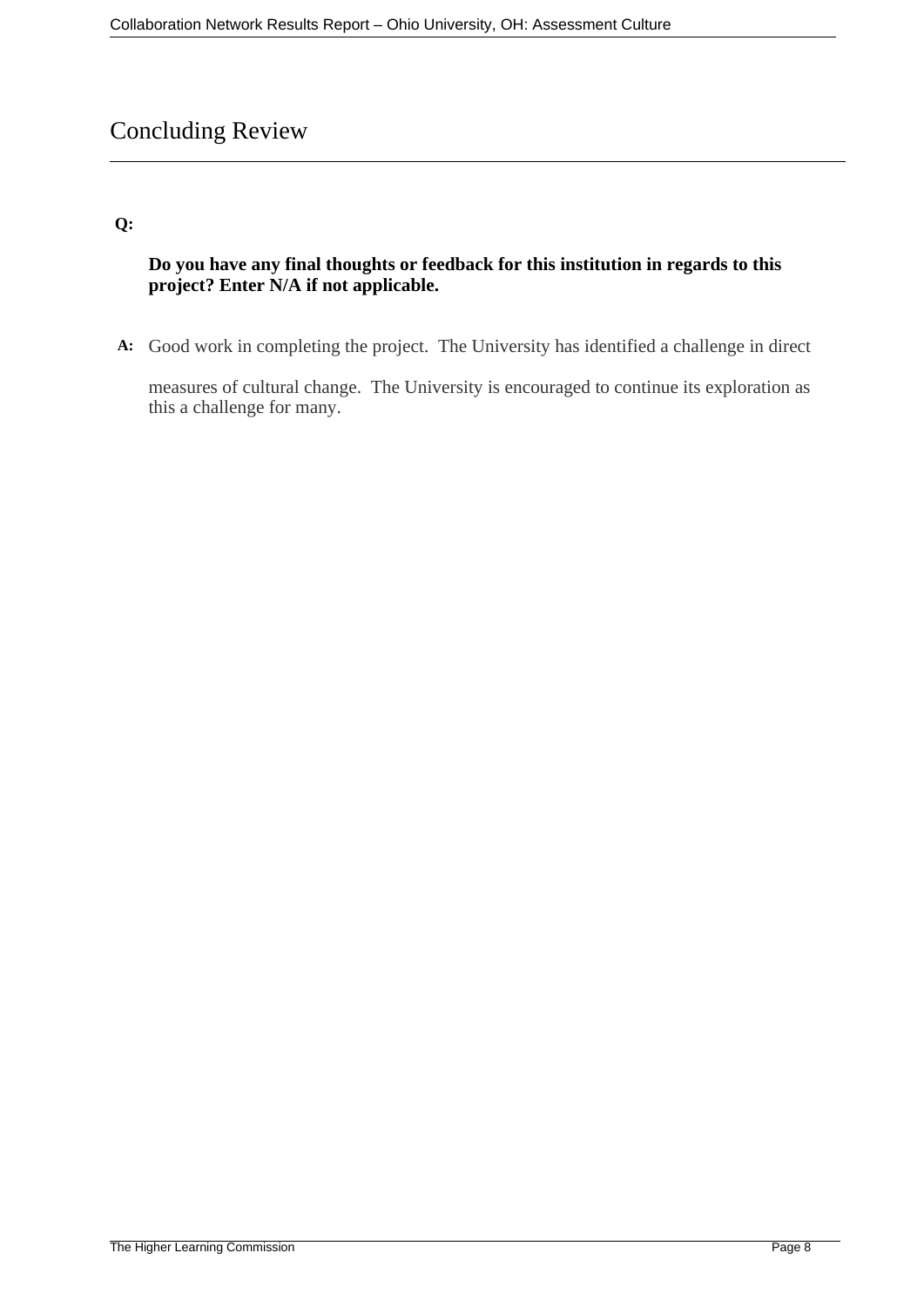# Project: Assessment Culture

# Version 2.0 - Project

### **Q:**

### **What is the current status of your project?**

### **A:** Completed

### **Q:**

**Please indicate the original project start date, original project end date, and anticipated completion date if project is not completed. Please list dates on separate lines.**

**A:** Original Start Date: June 30, 2015

Original End Date: June 30, 2016

Revised/Actual End Date: May 5, 2017

### **Q:**

#### **Briefly describe the current status of the project. Explain how this project relates to any strategic initiatives or challenges described in the institution's most recent or soon-to-be submitted systems portfolio, if applicable.**

**A:** With encouragement from the most recent Systems Appraisal (2014) the University identified a significant opportunity for expanding a culture of assessment among our faculty and designed the action project. However, at the April 2015 Strategy Forum, we were encouraged to move all of our Action Projects to the new staggered cycle (winter, summer, fall). This Action Project, therefore, revises the original action project which was created in 2014. The University had a Comprehensive Quality Review and Reaffirmation of Accreditation in 2015-16 and the project was continued to further accomplish the visiting team's recommendation of a centralization of assessment initiatives.

The project concluded in May 2017 with the end of spring semester and the culminating Spotlight on Learning event for the campus. The Teaching, Learning and Assessment Committee is planning for future university-wide teaching and learning events. University Curriculum Council (UCC) has fully implemented the new program review process and guidelines, and will be performing a review of the new guidelines during the 2017-18 academic year. The Assessment Clearinghouse is built and continuing to evolve with program student learning outcomes and department and program assessment plans loaded and evidence of student learning and use of student learning evidence to be included by the end of fall semester 2017. While the action project has now reached completion, the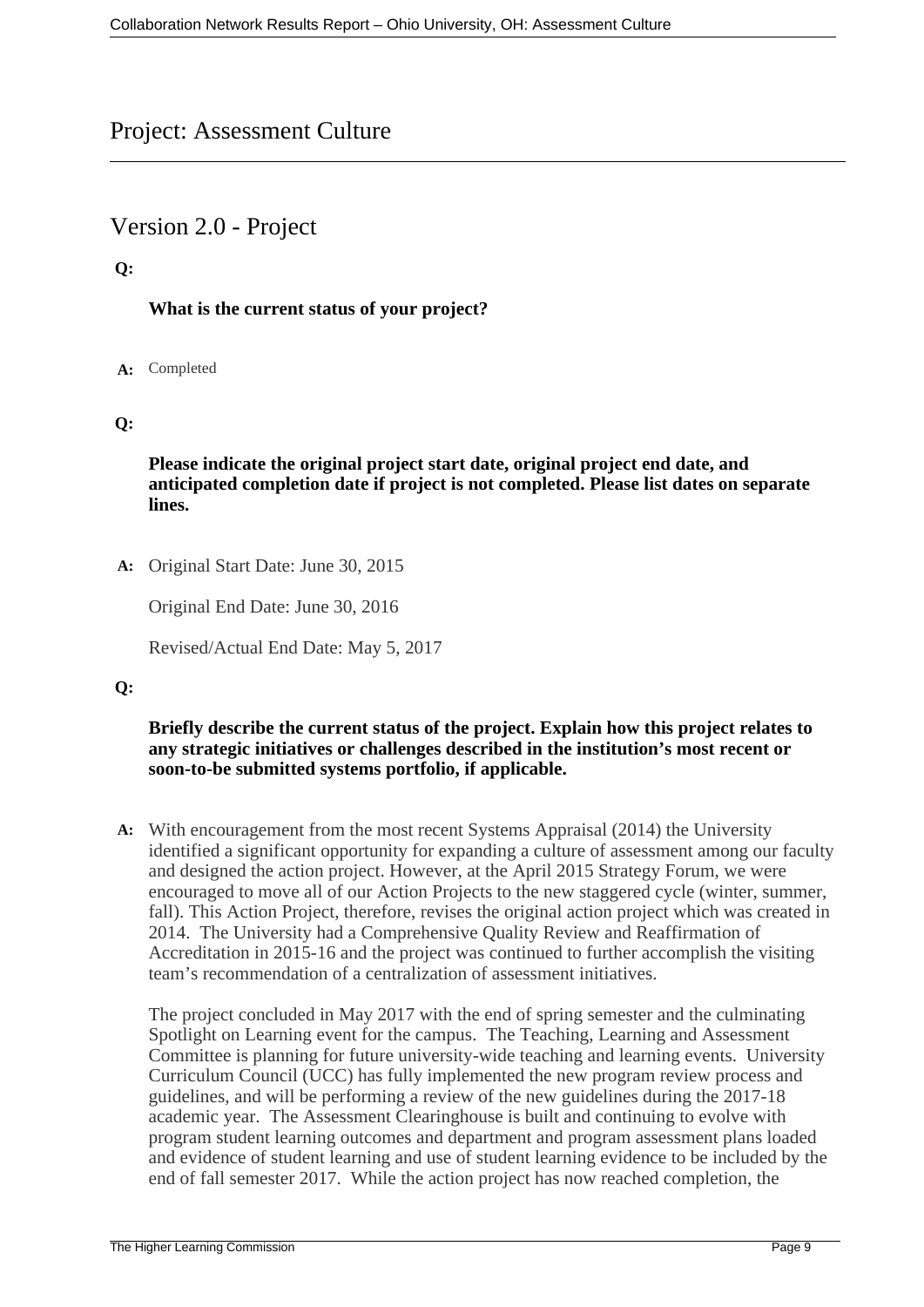Teaching, Learning and Assessment Committee continues to further identify ways to mature the culture of assessment to assist the University in fulfilling its vision of being the "the nation's best transformative learning community."

#### **Q:**

### **List the project goals as stated in the original project declaration along with the metrics/measures for assessing the progress for each goal.**

#### **A:** Stated Goals:

Even though Ohio University has a long history with academic assessment, this action project was initiated to restructure and mature its academic assessment efforts. Three distinct areas were included in the original action project to accomplish the efforts:

- 1. Academic program review self-study guidelines have been revised to focus more on student outcomes than on inputs.
- 2. All academic programs are updating their learning objectives and developing new, ongoing assessment plans.
- 3. eLearning Ohio is incorporating a quality assurance process in its distance learning programs.

After the April 2015 Strategy Forum, a revised action project was submitted with the following goals:

- 1. Identify and profile existing work that new faculty are bringing to the University related to Scholarship of Teaching and Learning (SOTL), academic assessment, and student success, and to identify and profile existing work that current faculty are doing related to assessment.
- 2. Provide incentives and encouragement for new and innovative efforts to improve teaching and learning. The objectives were to design, develop, and then publicize profiles of faculty work, and to redirect internal funding for proposals to encourage SOTL.

 Despite the revision of these goals, Ohio University continued to work on the original goals, and therefore, we are including updates on our progress with those as well.

#### **Q:**

### **Describe what has been accomplished with this project over the past year, specifically referring to quantifiable results that show progress. You may need to include a discussion clarifying how the original goals and anticipated outcomes may have shifted during the year.**

**A:** 1. Academic program review self-study guidelines have been revised to focus more on student outcomes than on inputs.

University Curriculum Council (UCC) has fully implemented the revised [program review](https://www.ohio.edu/facultysenate/committees/ucc/upload/Self-Study-Requirements-Approved-2.docx) [self-study requirements](https://www.ohio.edu/facultysenate/committees/ucc/upload/Self-Study-Requirements-Approved-2.docx) and [program review process](https://www.ohio.edu/facultysenate/ucc/upload/UCC-Program-Review-Process-Approved-2015.docx). The first round of reviews under the new self-study requirements and review process were completed during the 2016-17 academic year with 16 programs receiving approval under the new self-study requirements and review process. UCC's Program Review Committee will be performing a review of the revised program review process during the 2017-18 academic year.

2. All academic programs are updating their learning objectives and developing new, ongoing assessment plans.

Because student learning outcomes assessment has largely been a decentralized process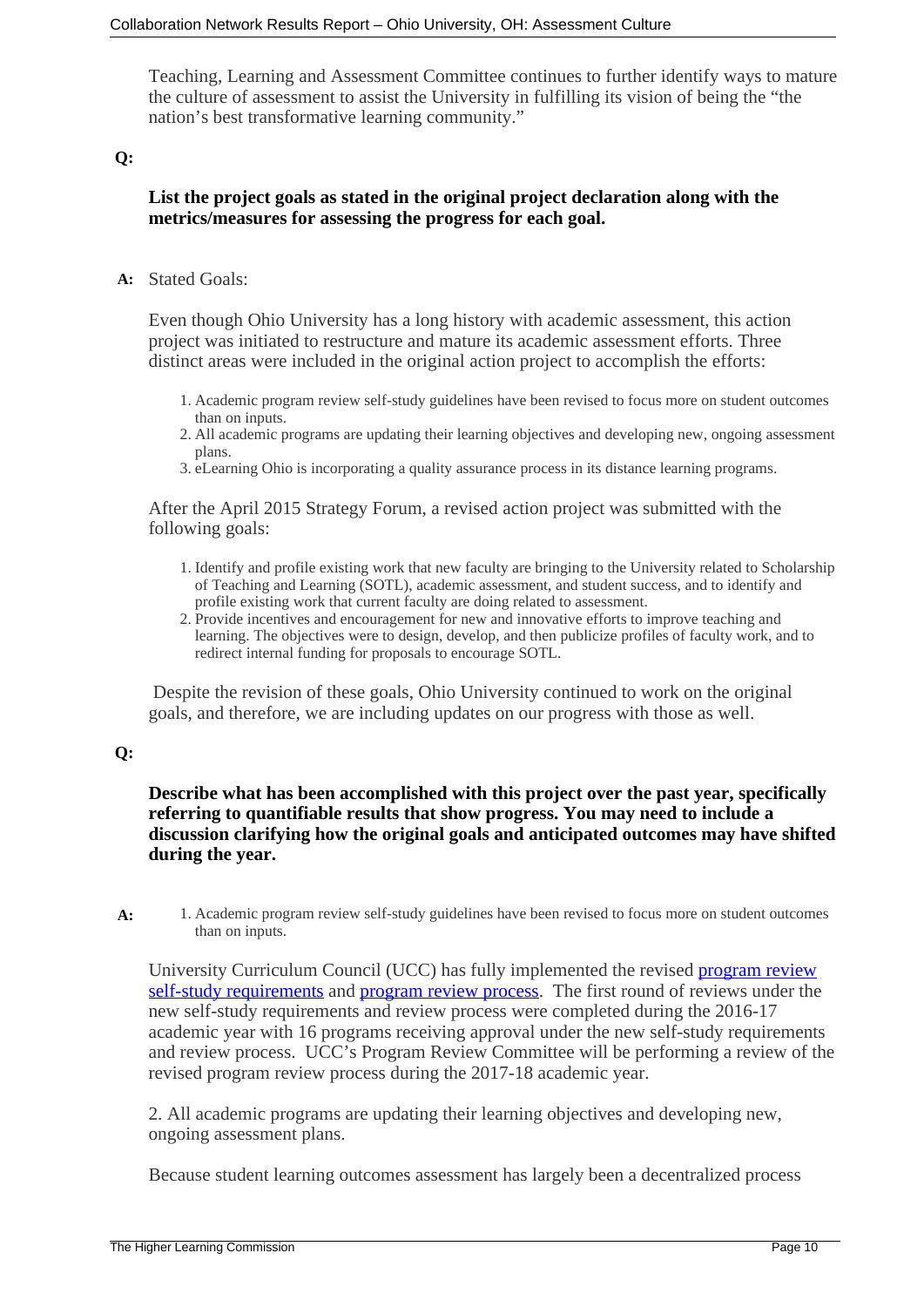across colleges and campuses, it was recommended during our last CQR visit that Ohio University standardize the development and reporting of assessment of student learning outcomes across all programs and track assessment progress across the University. This tracking will enable us to provide necessary evidence of our commitment to maintaining this progress.

To ensure that the University has a standardized, central repository of these assessments, the Office of Institutional Research is developing the Assessment Clearinghouse, a central Web site, which will include for each department/program the following components:

- 1. Student Learning Outcomes
- 2. Assessment Plans
- 3. Evidence of Student Learning
- 4. Use of Student Learning Evidence

Over the past year, Assessment Liaisons have be designated for each academic college and the regional campuses. The Assessment Liaisons have worked collaboratively with the Teaching, Learning and Assessment Committee and the Director for Program Assessment Support Services to create the Assessment Clearinghouse. The Assessment Clearinghouse is built and continuing to evolve with program student learning outcomes and department and program assessment plans loaded and evidence of student learning and use of student learning evidence to be included by the end of fall semester 2017.

3. eLearning Ohio is incorporating a quality assurance process.

Due to academic restructuring of all online programs to their respective on-campus colleges this goal was not continued. Online programs follow the same assessment processes that their respective on-campus programs follow.

4. Identify and profile existing work that new faculty are bringing to the University related to Scholarship of Teaching and Learning (SOTL), academic assessment, and student success, and to identify and profile existing work that current faculty are doing related to assessment.

The Teaching, Learning, and Assessment (TLA) Committee and the Office of Instructional Innovation (OII) have made significant strides in recognizing teaching excellence and learning support across Ohio University. They organized the [2017 Spotlight on Learning](https://www.ohio.edu/instructional-innovation/ctl/events/sol-17.html) [Conference](https://www.ohio.edu/instructional-innovation/ctl/events/sol-17.html), an event focused on teaching and learning strategies to advance student academic success.

Through the **Innovation Showcase**, OII is building a growing library of digital stories that serve as in-depth, media-rich examples of teaching excellence, faculty innovation, and exemplary practice. The five articles released to date demonstrate how to improve student comprehension using Team-Based Learning, create engaging experiences in Active Learning Classrooms, reach millennial learners, use storytelling in the classroom, and teach the arts online. An additional seven stories are planned to launch through June 2018.

5. Provide incentives and encouragement for new and innovative efforts to improve teaching and learning. The objectives were to design, develop, and then publicize profiles of faculty work, and to redirect internal funding for proposals to encourage SOTL.

The 1804 Fund was established by the Ohio University Foundation to support the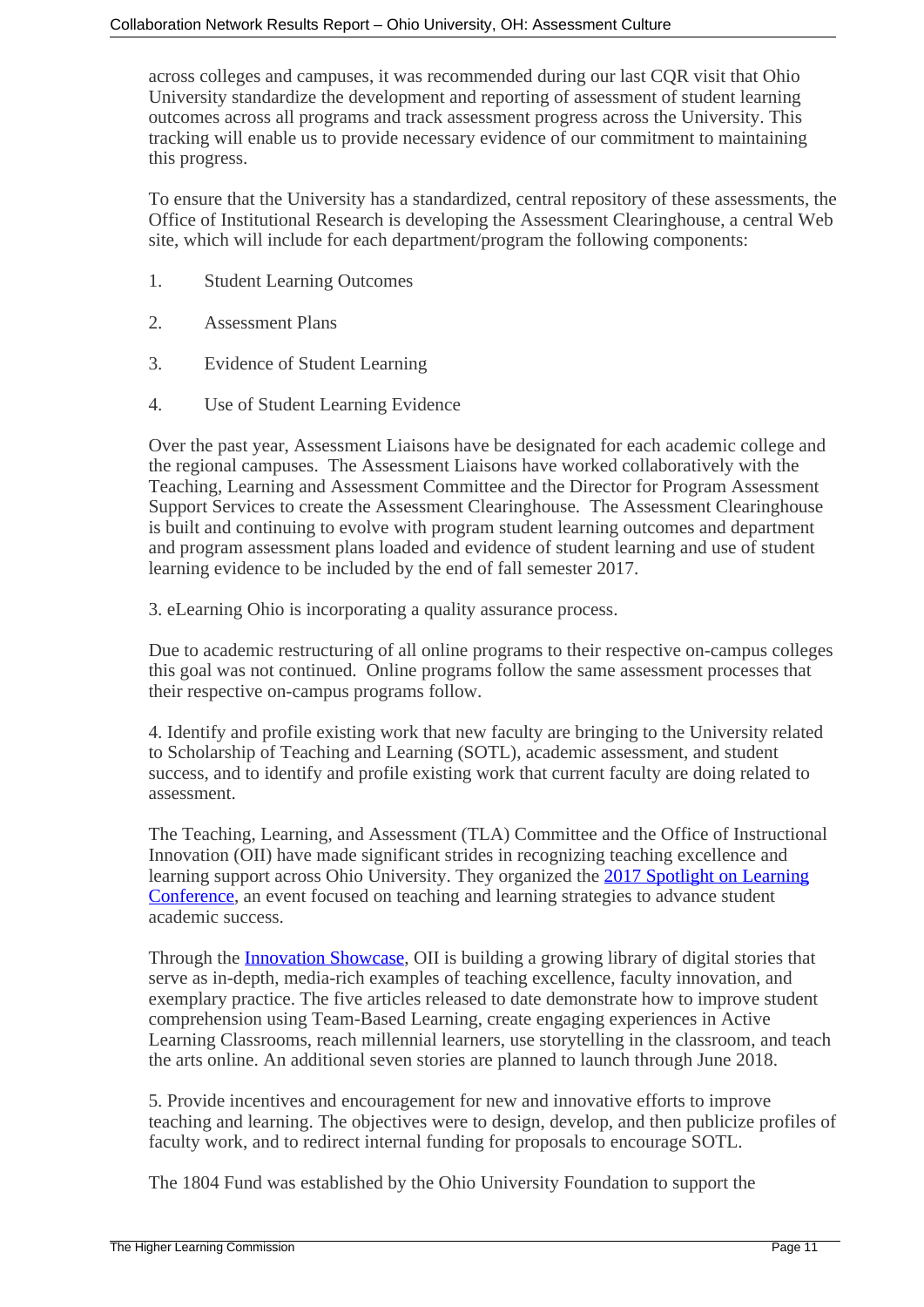University's core mission of maintaining, strengthening, and enhancing a learning-centered community. The 1804 Undergraduate Fund (internal OU grant) advertised and granted priority consideration for the continuous improvement of student learning. In 2016-17, there were 10 Undergraduate Fund proposals, with two of them including continuous improvement of student learning:

- Boosting Nursing Students Confidence and Marketability with Pediatric SimulationThis proposal to fund pediatric simulation equipment for the nursing skills lab at the Southern Campus will provide undergraduate critical thinking and practice skills that are otherwise difficult or unattainable in the clinical setting. The proposed simulation equipment provides an opportunity for a new model to improve student learning and enhance achievement of behavioral learning outcomes for nursing students.
- Intelligent Lighting Equipment Package It is important for theater students to be knowledgeable of the rapidly transitioning lighting equipment to LED sources and remotely-controlled devices in order for them to qualify for jobs in their field upon graduation. This proposal will ensure that theater students will leave Ohio University achieving learning outcomes and skills in the use of modern equipment and approaches to theatrical lighting.

 OII also maintains an [inventory](https://www.ohio.edu/instructional-innovation/stories/innovation-support.html) of internal grants and awards that support teaching excellence. OHIO is known for its outstanding teaching, and this list highlights the opportunities that exist to recognize faculty for their inspiring instructional efforts. Faculty who use the inventory are connected to additional information about recent recipients, which provides them with examples of peers to emulate. They can leverage the opportunities available to improve student learning.

| Link 1: 2017 Spotlight on Learning Conference                                                    |
|--------------------------------------------------------------------------------------------------|
| https://www.ohio.edu/instructional-innovation/ctl/events/sol-17.html                             |
| <b>Link 2: Innovation Showcase</b>                                                               |
| https://www.ohio.edu/instructional-innovation/stories/showcase/index.html                        |
| Link 3: inventory                                                                                |
| https://www.ohio.edu/instructional-innovation/stories/innovation-support.html                    |
| Link 4: program review self study requirements                                                   |
| https://www.ohio.edu/facultysenate/committees/ucc/upload/Self-Study-Requirements-Approved-2.docx |
| Link 5: program review process                                                                   |
| https://www.ohio.edu/facultysenate/ucc/upload/UCC-Program-Review-Process-Approved-2015.docx      |
|                                                                                                  |

#### **Q:**

### **Describe how various members of the learning community have participated in this action project. Show the breadth of involvement by individuals and groups over the project's duration, particularly during the past year.**

**A:** During the past year this project has involved many members from the learning community. The UCC's Program Review Committee, a Faculty Fellow for Program Review, and the Associate Provost for Faculty and Academic Planning have all worked over the period of this action project to implement the revised self-study requirements and academic program review process. The TLA Committee and the Director for Program Assessment Support Services worked directly with Assessment Liaisons representing every academic college and regional campuses to develop the Assessment Clearinghouse. Assessment Liaisons by turn worked with each academic department in their college to provide learning outcomes and assessment plans for the Assessment Clearinghouse. The TLA Committee and OII collaborated to organize the 2017 Spotlight on Learning event. Over 165 OHIO faculty and staff attended the conference, which included 23 breakout sessions presented by 40 faculty and staff from various campuses. Participants represented 10 academic colleges, 35 academic departments and 3 regional campuses as well as 8 different administrative support offices such as Institutional Research, Center for International Studies, Career and Leadership Development Center, Office of Information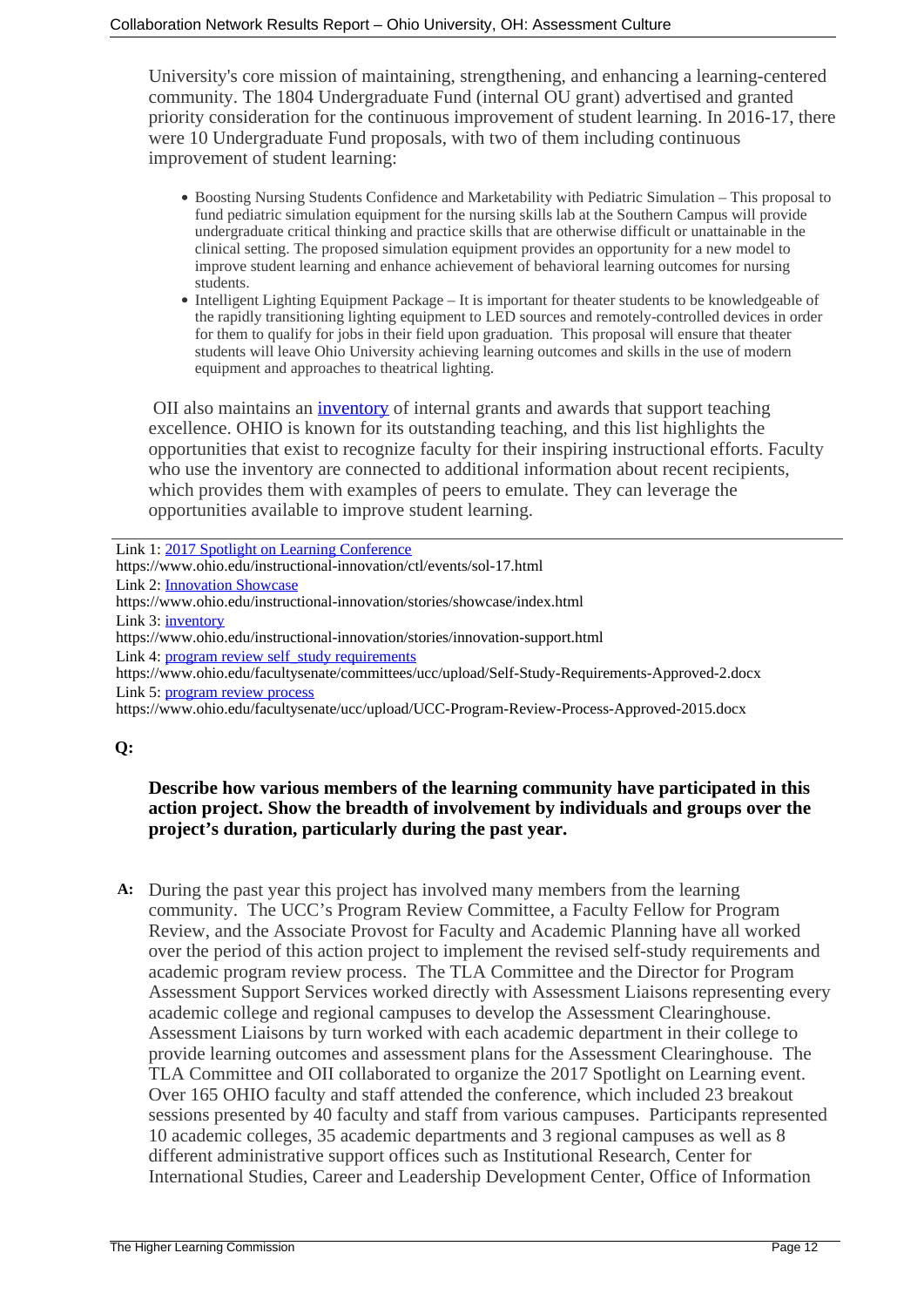Technology, Office of Instructional Innovation, Athletics and University Libraries.

OII and University Communication and Marketing (UCM) offices worked together to maintain and continue producing Innovation Showcase information from new faculty on activities related to SOTL and profile them through UCM outlets.

### **Q:**

### **Describe the effect that this project has had on the institution, students, and others in the learning community. What has the institution learned that can be identified as a good practice to use in other aspects of its quality work or from which other institutions might benefit?**

**A:** The main impact of this project was a revitalization and growth in our assessment processes. This was accomplished through several avenues. First, the revision of the academic program review process to include a review of a program's student learning outcomes assessment processes. Second, the centralization of student learning outcomes assessment via the Assessment Clearinghouse also matured our assessment processes. Third, was the Teaching, Learning and Assessment Committee and the Office of Instructional Innovation collaboratively making significant progress in recognizing teaching excellence and learning support across the University. For example, the 2017 Spotlight on Learning Conference was an event showcasing teaching, learning and assessment strategies that advance student academic success. Over 165 OHIO faculty and staff attended the conference, which included 23 breakout sessions presented by 40 faculty and staff from various campuses. Over 90% of participants that completed the conference evaluation agreed that the conference was relevant to their teaching or profession; 88% agreed they would recommend the conference to others. One person who completed the evaluation wrote, "As a new faculty member at a regional campus, today gave me the opportunity to meet other faculty from the various campuses. It was a positive experience that provided me with a number of strategies to improve my practice and the student experience." Also contributing to the recognition of teaching excellence are the efforts of OII as it continues to grow its Innovation Showcase. Showcase pieces have received more than 1,000 unique views since July 2016. Four of the stories include a video in addition to the written piece; the videos have received nearly 400 views since the series began. In learning about others' innovative strategies, faculty are inspired to experiment with new teaching methods, reimagine how to use learning environments, or adapt their practices to reach a new generation of learners.

Another impact of this project was the development of Assessment Liaisons within each Academic College and Regional Campuses. The Assessment Liaisons are a small group of assessment advocates who provide feedback and communication, regarding student learning outcomes assessment processes, to the Teaching, Learning and Assessment Committee from the academic departments within their colleges.

#### **Q:**

### **Describe the anticipated challenges that may be encountered in successfully completing the project or for institutionalizing the learning from the project's goals.**

**A:** The primary challenge with this action project was developing appropriate metrics for measuring cultural change. Numbers participating in the various action project activities such as Innovation Showcases, the Spotlight on Learning Event and those programs completing their Academic Program Review self-studies, can be tracked, but direct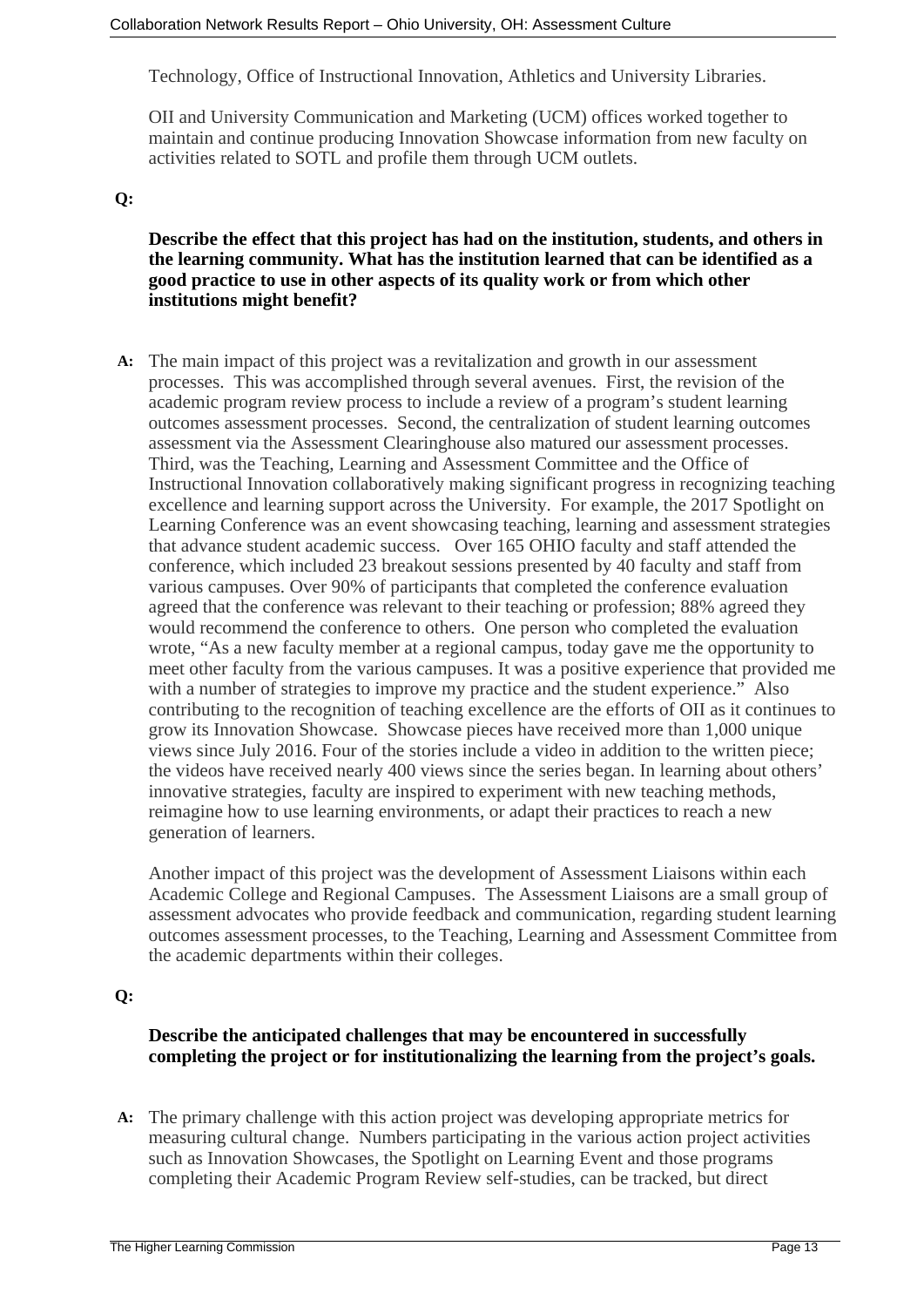measures of cultural change is challenging.

Also challenging is the work to sustain the completeness of the inventories while making both the inventories and showcases even more visible. Continual updating of Web resources requires staff time, which can be limiting when personnel changes occur.

Finally a challenge to institutionalizing learning from this project is competing interests for faculty time. Resources (time and financial) are constrained. Faculty already have many competing interests and duties. For example, selecting a date to hold the Spotlight on Learning event was difficult. Selecting one day when all faculty have the opportunity to attend was not possible. Effective communication across a large, diverse, and decentralized research university is also challenging.

#### **Q:**

**In light of the project goals, current circumstances, institutional learning from this project, and anticipated barriers to success, list the next steps to be taken over the course of the next 12 - 24 months in order to complete or institutionalize the results of this action project. Provide a timeline for completing each next step.**

- 
- A: Assessment Clearinghouse will be published with all four reporting areas for each department and program by December 2017.
	- Teaching, Learning & Assessment Committee and OII will continue to organize and promote teaching, learning and assessment related conferences and learning opportunities for faculty: April 2018 and ongoing.
	- OII will continue to maintain and grow the Innovation Showcase. An additional seven stories are planned to launch through June 2018.
	- The revised Academic Program Review process is fully implemented, but a review is scheduled for academic year 2016-17.
	- TLA Committee will identify internal opportunities within each academic college to solicit Spotlight on Learning ideas from faculty or facilitate faculty discussion regarding teaching, learning and assessment. Various times academic year 2017-2018

#### **Q:**

### **Provide any additional information, inquiries, or concerns that the institution wishes reviewers to understand regarding this Action Project. Enter N/A if not applicable.**

#### **A:** N/A

# Version 2.0 - Update

#### **Q:**

**I certify that this project is ready for review.**

**A:** I agree.

## Version 2.0 - Review

#### **Q:**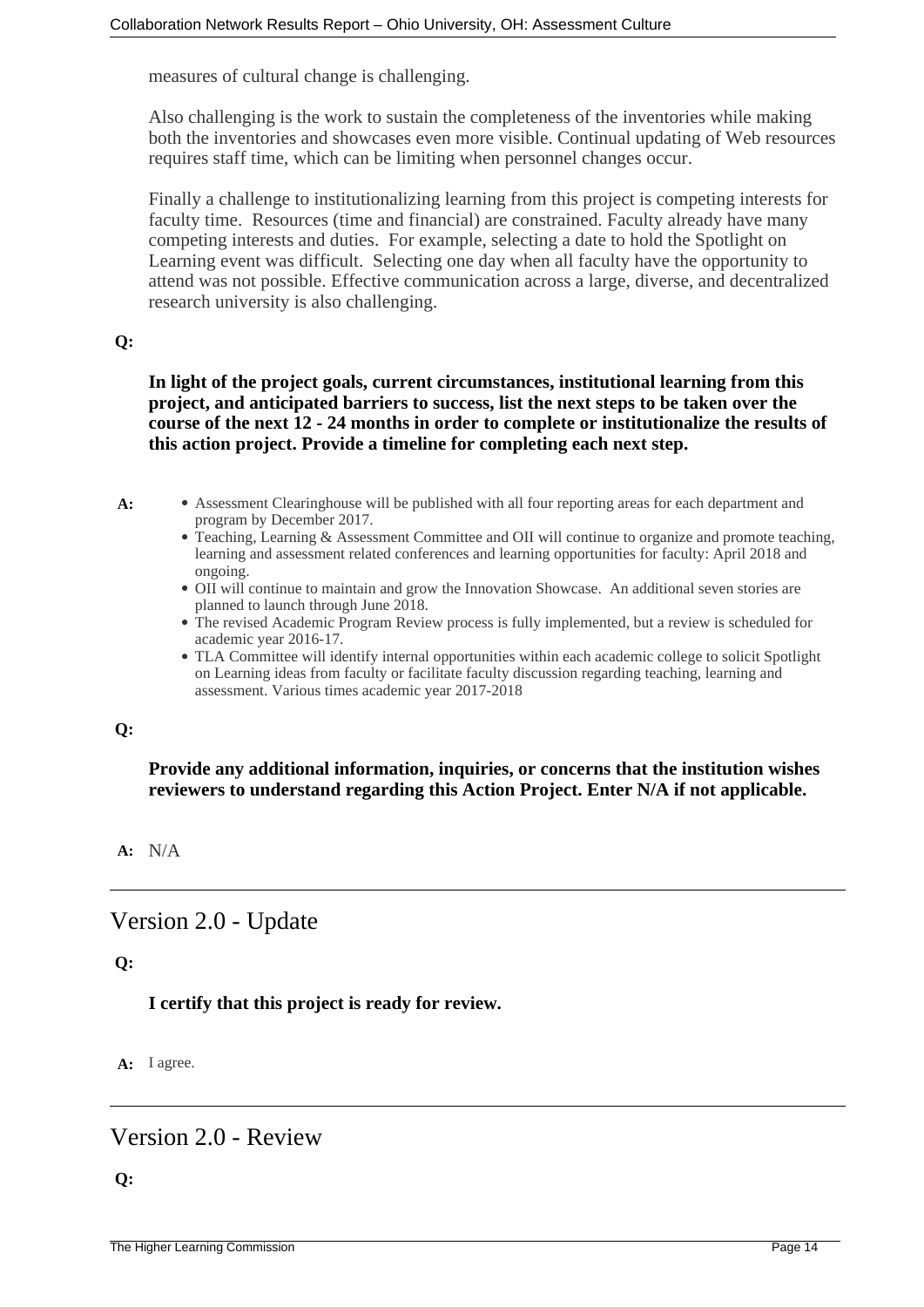**Please comment on anything that is omitted or incomplete in the project status, dates and summary field. Enter N/A if not applicable.**

#### **Q:**

**Check for accuracy and completeness against the original Project Declaration. Are the right metrics or measures included for each goal? If not, what revisions to the metrics/measures would you suggest that the institution consider?**

#### **Q:**

**Has the institution acted in meaningful ways to pursue project success, making progress as anticipated in the original project declaration? If meaningful progress or project success has not been achieved, has the institution made appropriate revisions to the goals or anticipated outcomes for this project? • Are descriptions of resources, organization, concrete results, and reaching milestones included? • Make a statement of global judgment. (i.e. "The institution is making [excellent/good/satisfactory/ acceptable/slow/ casual/no] progress in this action project.").**

Link 1: [Project Charter](https://downloadna11.springcm.com/content/DownloadDocuments.ashx?aid=5968&Selection=Document%2C8f06a3b3-4e91-df11-9372-001cc448da6a%3B)

#### **Q:**

**Are the appropriate people involved sufficiently for the nature and scope of the project?**

**• Is there sufficient breadth of involvement?**

**• Are the right people involved? • Emphasize the roles of those who can enhance the impact, success, or effectiveness of the project.**

**• Tactfully call attention to any people that appear to have been omitted or bypassed.**

### **Q:**

**Does the institution show evidence of learning from what it did well?**

- **Acknowledge any practice that could be replicated internally in future projects.**
- **Encourage the sharing of best practices with other institutions.**

**Q:**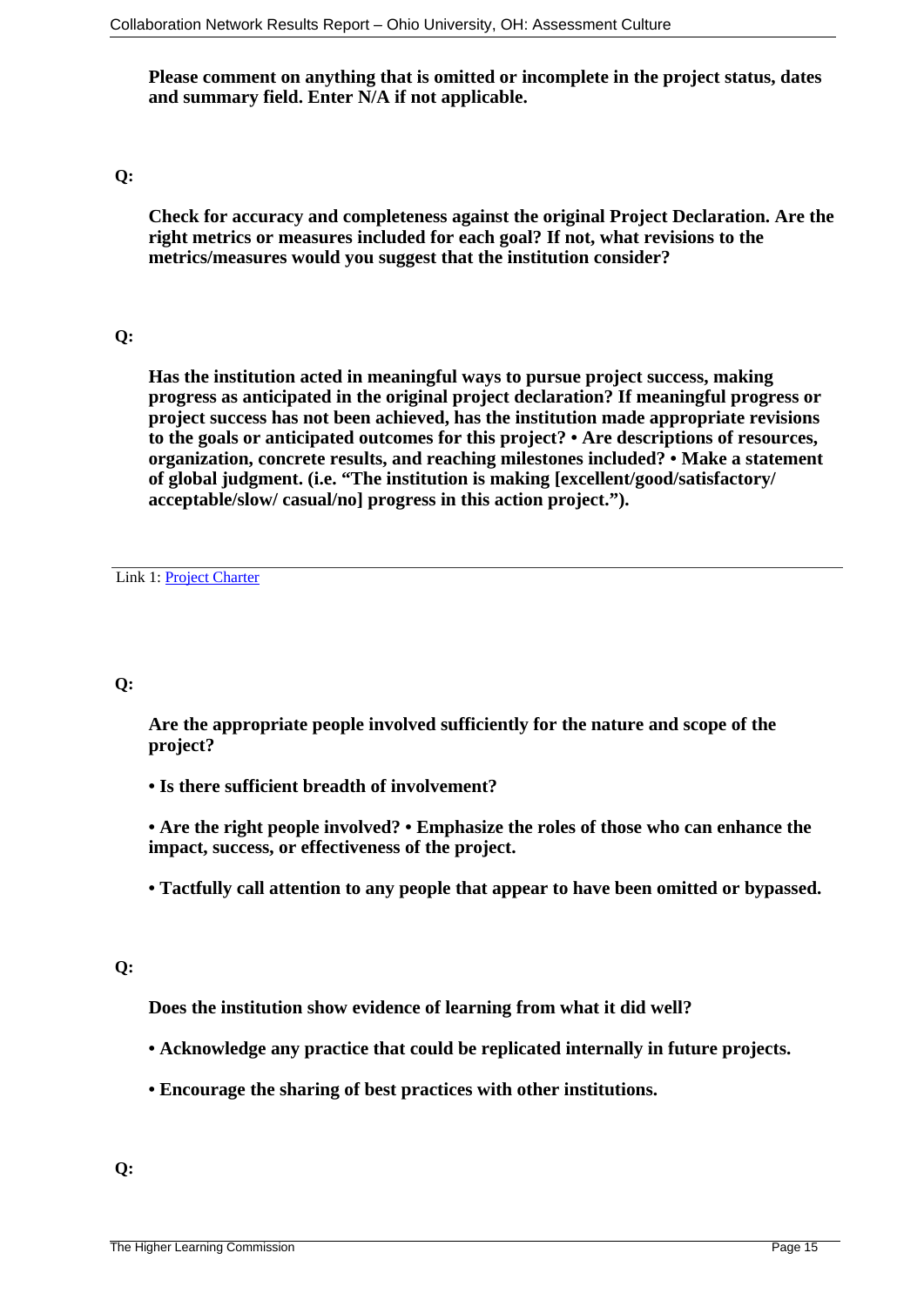**Does the institution have a realistic understanding of what it needs to address in order to achieve progress and, ultimately, project success? Does it assess its internal and external environments, recognizing the potential forces that could hinder success? Is anything overlooked?**

**Q:**

**Does the institution understand the current status of its project and know how it intends to pursue project success?**

Link 1: [Assessment Academy](https://hlcommission.org/Programs-Events/assessment-academy-experience.html?highlight=WyJhY2FkZW15IiwiYWNhZGVteSdzIl0=)

#### **Q:**

**Overall, does the institution demonstrate a good faith effort in its pursuit of continuous quality improvement through this action project? Is there anything of concern that should be brought to the attention of AQIP via your mentor?**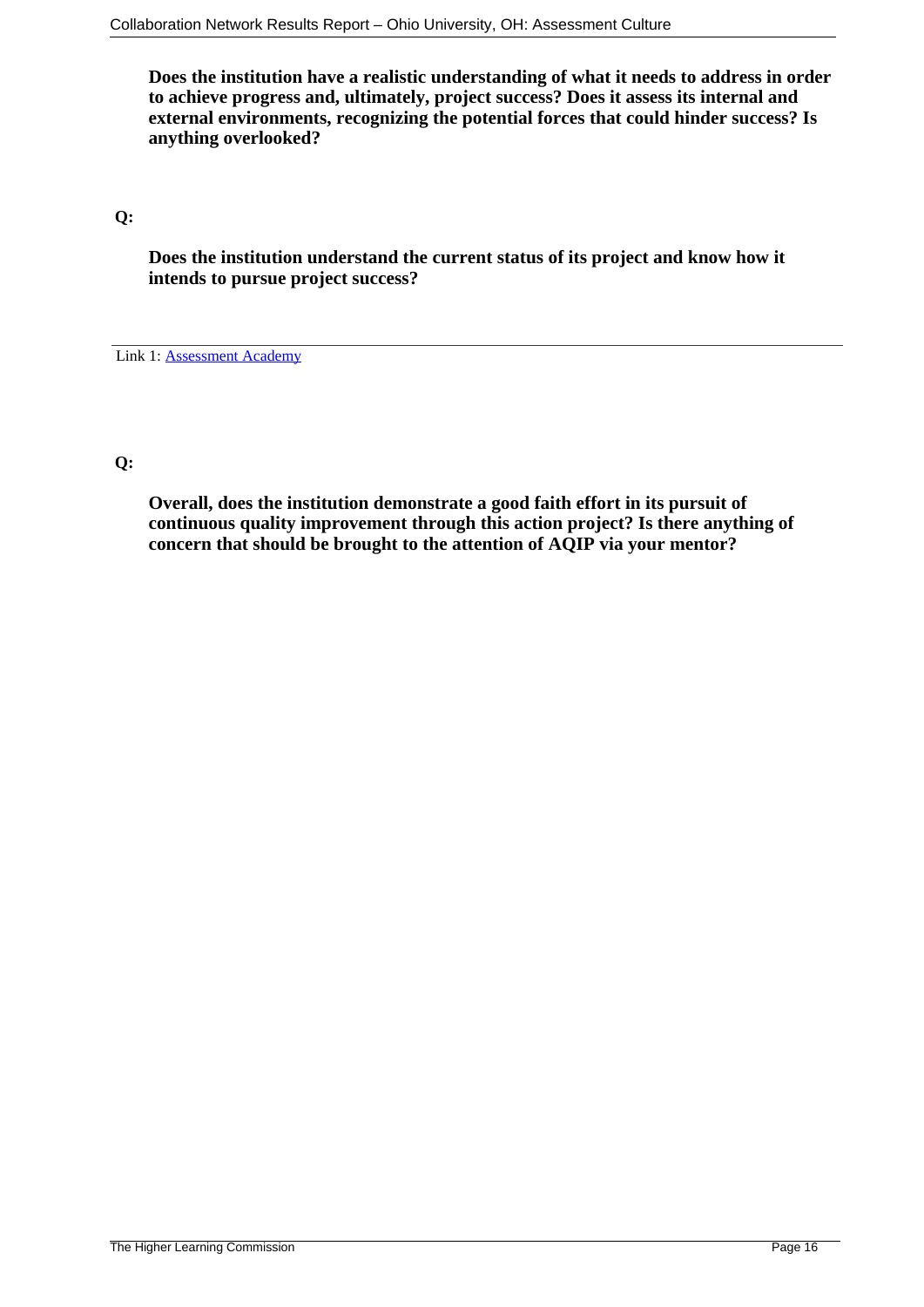# Project: Assessment Culture

# Version 1.0 - Project

### **Q:**

### **What is the current status of your project?**

#### **A:** In-progress

### **Q:**

**Please indicate the original project start date, original project end date, and anticipated completion date if project is not completed. Please list dates on separate lines.**

**A: Original Project Start Date**: 6/30/2015

**Originally Projected End Date**: 6/30/2016

**Anticipated Completion Date If Not Completed**: 5/5/2017

#### **Q:**

#### **Briefly describe the current status of the project. Explain how this project relates to any strategic initiatives or challenges described in the institution's most recent or soon-to-be submitted systems portfolio, if applicable.**

**A:** With encouragement from the 2013-14 Systems Appraisal, the University recognized the need to expand its academic assessment culture. The purpose of the project is to implement projects designed to grow the faculty culture of assessment to improve teaching and learning. The University had a Comprehensive Quality Review and reaffirmation of accreditation in 2015-16, and used the newly-revised Criteria for Accreditation, particularly Criteria Three and Four, to bring new energy and attention to its teaching, learning, and assessment efforts.

The most recent Systems Appraisal (2014) and the most recent Strategy Forum (2015) identified a significant opportunity for expanding a culture of assessment among our faculty. Ohio University's vision is to be "the nation's best transformative learning community . . ."

### **Q:**

**List the project goals as stated in the original project declaration along with the metrics/measures for assessing the progress for each goal.**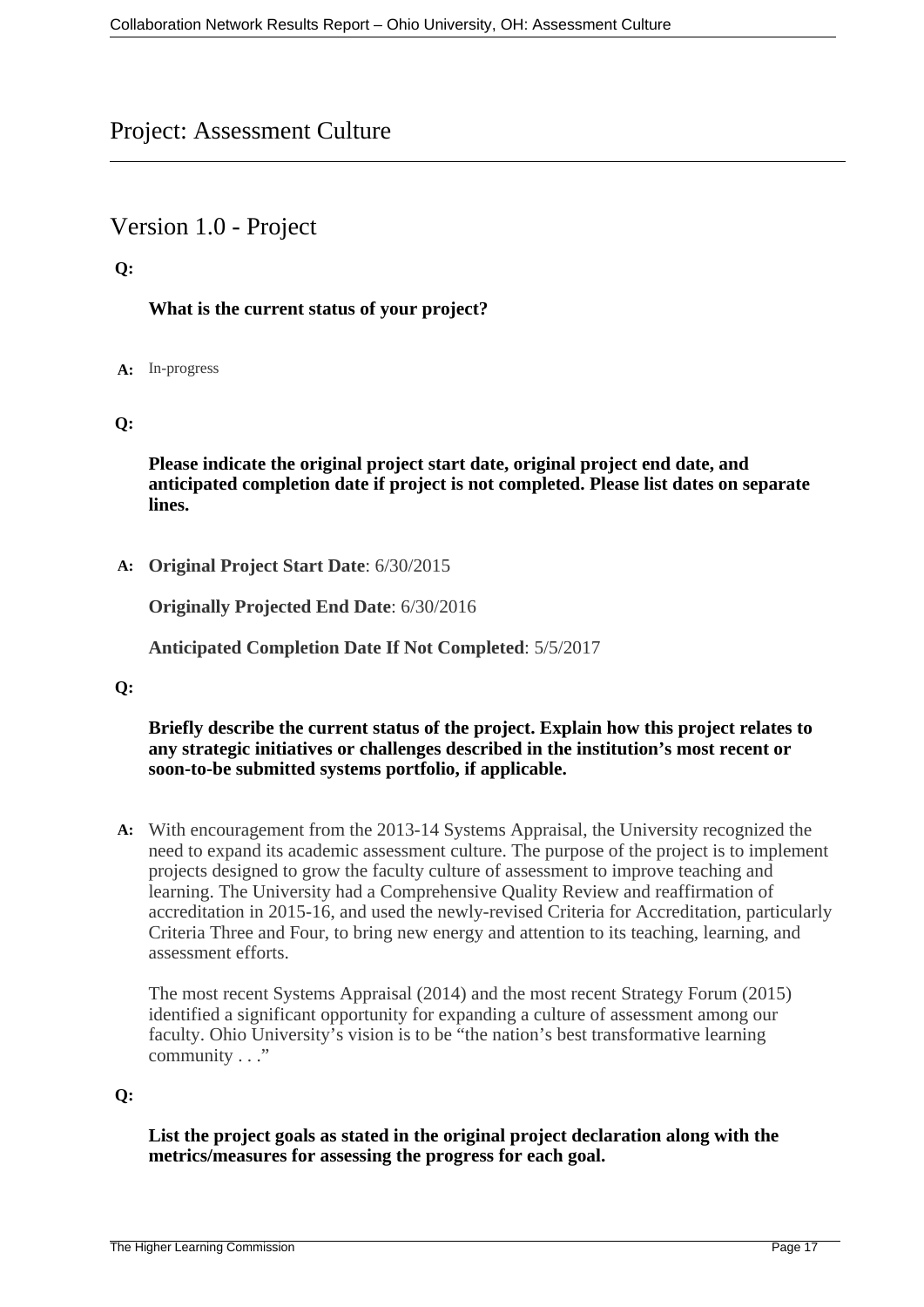**A:** The first goal is to identify and profile existing work that new faculty are bringing to the University related to SOTL, academic assessment, and student success, and to identify and profile existing work that current faculty are doing related to assessment. The second goal is to provide incentives and encouragement for new and innovative efforts to improve teaching and learning. The objectives were to design, develop, and then publicize profiles of faculty work, and to redirect internal funding for proposals to encourage SOTL.

### **Q:**

**Describe what has been accomplished with this project over the past year, specifically referring to quantifiable results that show progress. You may need to include a discussion clarifying how the original goals and anticipated outcomes may have shifted during the year.**

**A:** The following resources were designed, developed, and then publicized through Web sites:

*University Communications and Marketing (UCM) features Faculty profiles on the Ohio University front door. There is a video, etc.* <https://www.ohio.edu/supportive/index.cfm>

*New faculty webpage developed:* <https://www.ohio.edu/provost/apaa/newfaculty/index.cfm>

*New Faculty Toolkit developed:* <https://www.ohio.edu/provost/apaa/newfaculty/toolkit.cfm>

*For 2015-2016 new faculty with contact information by college is provided:* <https://www.ohio.edu/provost/apaa/newfaculty/ournewfaculty.cfm>

*New Faculty Welcome- updated for*

*2016:* [https://www.ohio.edu/provost/apaa/newfaculty/newfacultywelcome.cfm;](https://www.ohio.edu/provost/apaa/newfaculty/newfacultywelcome.cfm) <https://www.ohio.edu/provost/apaa/newfaculty/nfwregister-form.cfm>

Other accomplishments include: 1) eight digitally enriched stories titled *"Teaching Matters: How we address the needs of Millennial and Post-Millennial learners"* (WOUB public radio interviews with faculty recognized for their exemplary teaching) to be broadcast locally and then made available internationally via a web aggregating public radio news site (website not yet live); and 2) a comprehensive listing of institution's innovation support housed on the Office of Instructional Innovation (OII) Web site at: <https://www.ohio.edu/instructional-innovation>. A considerable amount of resources, time and energy have been invested in the process of creating this OII website and insuring that the service environment is more visible across the institution. We anticipate metrics regarding consumption, i.e., web traffic analytics, to begin in August 2016.

The 1804 Fund was established by the Ohio University Foundation to support the University's core mission of maintaining, strengthening, and enhancing a learning-centered community. The 1804 Undergraduate Fund (internal OU grant) advertised and granted priority consideration for evaluating student learning. The revised 1804 Undergraduate Fund guidelines stated that "... proposals to the 1804 Fund for Undergraduate Learning that include a robust component for the evaluation and continuous improvement of student learning will receive additional consideration in recognition and support of the current year's focus on AQIP." Similar to the previous year, in 2015-16, there were 14 Undergraduate Fund proposals, with three of them including robust assessment components: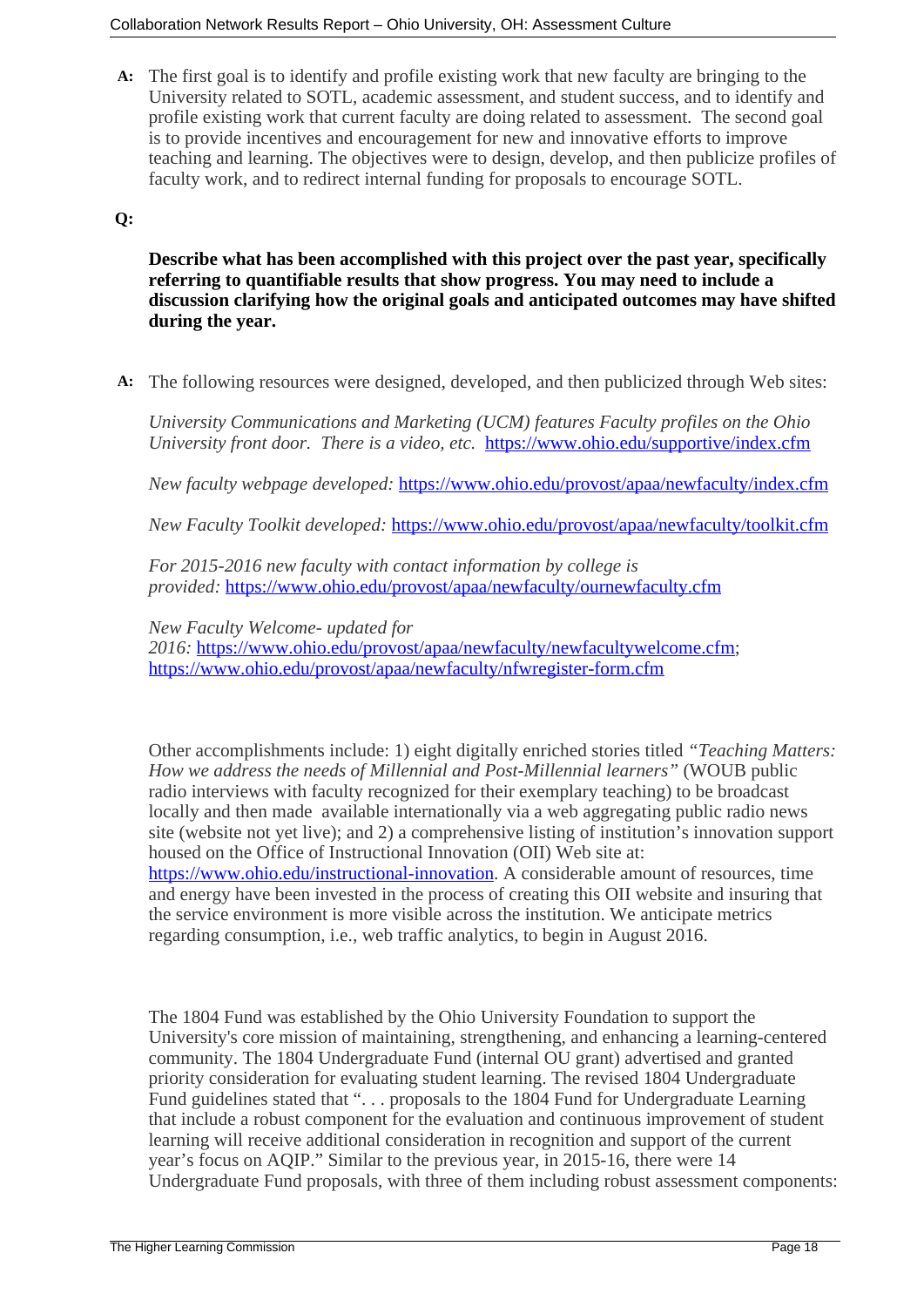- Poverty Studies at Ohio University: Participation in the Shepherd Higher Education Consortium on Poverty – This proposal from the College of Arts and Sciences includes pre- and post-assessments of participating students' knowledge about poverty related program content. In addition, the consortium provides individual course rubrics, resources and learning-assessment instruments.
- Flame Photometers in the Undergraduate Chemistry Teaching Laboratories These instruments will allow students to receive routine and accurate feedback on solution development in chemistry labs. This will lead to increased student competence and confidence in solution preparation and analysis. In addition, the instruments provide the faculty with robust evaluation data on student progress.
- Global Health Learning Outcomes and Program Evaluation This proposal involves the development of an evaluation program for health sciences study abroad programs. One important aspect of the evaluation program includes the development of tools to assess student learning outcomes. The resulting evaluation program could provide a template for other colleges to employ in both study abroad and service learning programs.

In addition, about \$800,000 was distributed to faculty through a new Instructional Innovation Accelerator program. Details will be revealed when the Office of Instructional Innovation (OII) Web site goes live in August 2016.

### **Q:**

### **Describe how various members of the learning community have participated in this action project. Show the breadth of involvement by individuals and groups over the project's duration, particularly during the past year.**

**A:** University Communication and Marketing (UCM) and the Executive Vice President and Provost (EVPP) offices worked to gather information from new faculty on activities related to SOTL and profile them through UCM outlets. The Vice Provost for Undergraduate Education and the Senior Vice Provost for Instructional Innovation repurposed internal grants (1804 Grants) to encourage SOTL-oriented projects, publicize the revisions, and solicit grant applications from faculty across the University.

The use of Digital Measures as a central repository for faculty profile data is being expanded across the Athens (main) campus to all academic colleges. Each participating academic college manages its faculty profile data. One central administrator, Associate Provost for Budget and Planning, coordinates the Digital Measures project. Each college can create its own faculty interest profiles.

New faculty received a Research and Creative Activity New Faculty Meet and Greet sponsored by the Vice President for Research office. This activity will occur again in in September 2016.

The President and the EVPP hosted "Conversations over Coffee" with faculty groups. New

Link 1: [Faculty profiles](https://www.ohio.edu/supportive/index.cfm) https://www.ohio.edu/supportive/index.cfm Link 2: [New faculty webpage](https://www.ohio.edu/provost/apaa/newfaculty/index.cfm) https://www.ohio.edu/provost/apaa/newfaculty/index.cfm Link 3: [New Faculty Toolkit](https://www.ohio.edu/provost/apaa/newfaculty/toolkit.cfm) https://www.ohio.edu/provost/apaa/newfaculty/toolkit.cfm Link 4: [New faculty contact information](https://www.ohio.edu/provost/apaa/newfaculty/ournewfaculty.cfm) https://www.ohio.edu/provost/apaa/newfaculty/ournewfaculty.cfm Link 5: [New faculty welcome](https://www.ohio.edu/provost/apaa/newfaculty/newfacultywelcome.cfm; https://www.ohio.edu/provost/apaa/newfaculty/nfwregister-form.cfm) https://www.ohio.edu/provost/apaa/newfaculty/newfacultywelcome.cfm; https://www.ohio.edu/provost/apaa/newfaculty/nfwregister-form.cfm Link 6: [Office of Instructional Innovation \(OII\)](https://www.ohio.edu/instructional-innovation) https://www.ohio.edu/instructional-innovation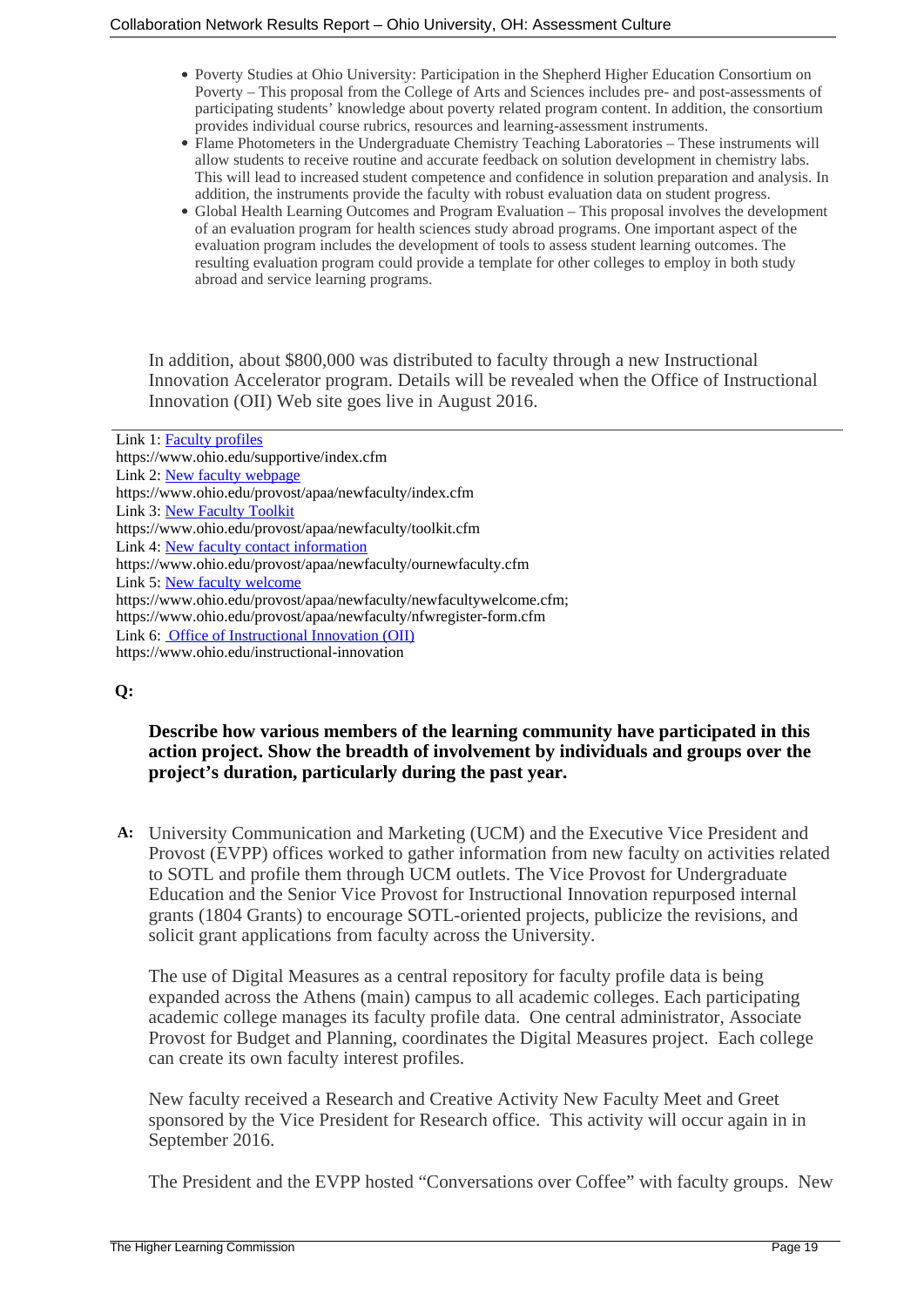faculty were invited in the Fall Semester in mixed groups of 10 to 15 for informal one-hour gatherings.

All academic and college deans, assistant and associate deans, and directors of University award and grants programs were contacted for input in the assessment and SOTL inventories. We worked closely with WOUB Public Media and the interviewees for their digital stories, and consulted the Teaching, Learning and Assessment Committee (TLA), relying on, and engaging them, with planned work. Related work is continuing via the TLA Events Subcommittee, planning for various Teaching & Learning events, including but not limited to, teaching & learning mini-conferences, symposia, seminars and a major TEDx event planned for the end of AY 2016-17.

### **Q:**

#### **Describe the effect that this project has had on the institution, students, and others in the learning community. What has the institution learned that can be identified as a good practice to use in other aspects of its quality work or from which other institutions might benefit?**

**A:** It is still too early to determine the impact of these projects with confidence. There has been a lot of excitement produced, not only with the stakeholders involved in the showcasing of the projects, such as the with website launch yet to occur in August, but with the respective constituents and audiences targeted, e.g. academic units and programs. We expect that the enhanced presence of Web information and the additional faculty gatherings have supported faculty development in terms of teaching, learning, research, and interdisciplinary collaboration.

### **Q:**

### **Describe the anticipated challenges that may be encountered in successfully completing the project or for institutionalizing the learning from the project's goals.**

**A:** Generating sufficient faculty interest and participation for success of the Action Project, particularly from new faculty, is a challenge. Resources (time and financial) are constrained. Effective communication across a large, diverse, and decentralized research university is challenging. Faculty already have many competing interests and duties. Continual updating of Web resources requires staff time, which can be limiting when personnel changes occur. Developing appropriate metrics for measuring culture change are anticipated to be some of the biggest challenges these particular projects face. Another anticipated challenge is the work to sustain the completeness of the inventories while making both the inventories and showcases even more visible.

#### **Q:**

#### **In light of the project goals, current circumstances, institutional learning from this project, and anticipated barriers to success, list the next steps to be taken over the course of the next 12 - 24 months in order to complete or institutionalize the results of this action project. Provide a timeline for completing each next step.**

**A:** The OII Web site is expected to officially launch at the start of AY 2016-17. OII will continue to build upon the assessment and SOTL inventories and function as well as developing pages for new resources and services. OII's communication team currently is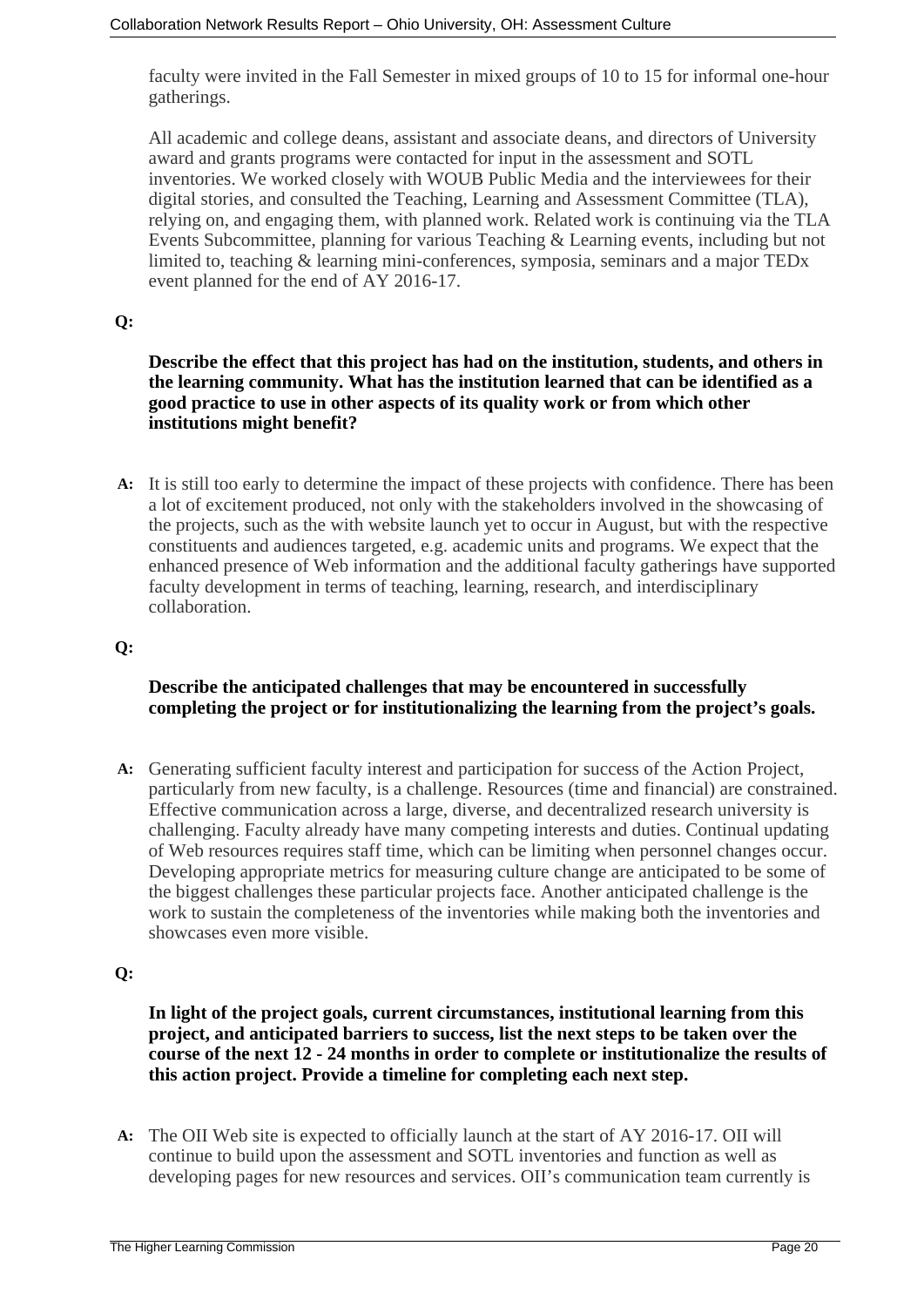exploring ways to enhance communication (i.e., various social media channels), while the larger OII staff works to create a sustainable capacity for development, such as more digital stories to showcase assessment and SOTL work for the future.

Another step is to utilize resources in updating and developing new Web materials related to new faculty. This opportunity occurs with each new academic year. Continual refinement of the new faculty orientation is made each year.

### **Q:**

### **Provide any additional information, inquiries, or concerns that the institution wishes reviewers to understand regarding this Action Project. Enter N/A if not applicable.**

**A:** Given the scope of the Action Projects and their relatively rapid deployment, there will need to be more time to explore their impact on the institution, and we are actively looking for ways to more effectively and efficiently do this. In the long run, we are very interested and committed to accomplishing the goals of these projects well beyond their original completion dates.

# Version 1.0 - Update

**Q:**

**I certify that this project is ready for review.**

**A:** I agree.

# Version 1.0 - Review

#### **Q:**

**Please comment on anything that is omitted or incomplete in the project status, dates and summary field. Enter N/A if not applicable.**

**A:** N/A

### **Q:**

**Check for accuracy and completeness against the original Project Declaration. Are the right metrics or measures included for each goal? If not, what revisions to the metrics/measures would you suggest that the institution consider?**

**A:** The update is complete and appears to be accurate.

#### **Q:**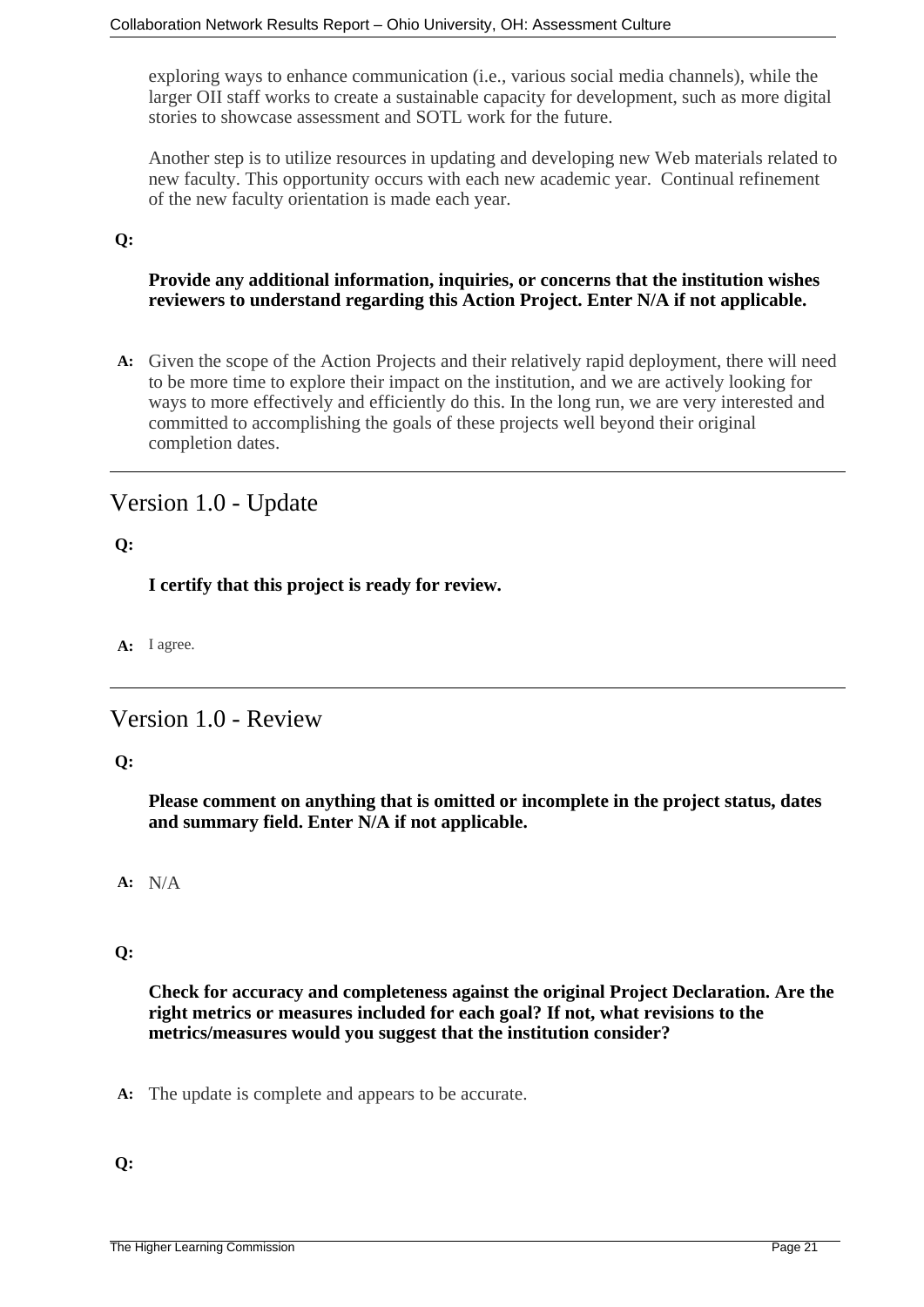**Has the institution acted in meaningful ways to pursue project success, making progress as anticipated in the original project declaration? If meaningful progress or project success has not been achieved, has the institution made appropriate revisions to the goals or anticipated outcomes for this project? • Are descriptions of resources, organization, concrete results, and reaching milestones included? • Make a statement of global judgment. (i.e. "The institution is making [excellent/good/satisfactory/ acceptable/slow/ casual/no] progress in this action project.").**

**A:** OU is making slow progress on this project. This project is now anticipated to be completed almost one-year behind schedule. Considering that this project was designed to address a "significant opportunity for expanding a culture of assessment among our faculty," being behind schedule raises concerns. Assessment of student learning is required by the Criteria for Accreditation, and a culture of assessment is critical to meeting these criterion. OU administration and faculty are urged to prioritize this project.

### **Q:**

**Are the appropriate people involved sufficiently for the nature and scope of the project?**

**• Is there sufficient breadth of involvement?**

**• Are the right people involved? • Emphasize the roles of those who can enhance the impact, success, or effectiveness of the project.**

**• Tactfully call attention to any people that appear to have been omitted or bypassed.**

**A:** This project does not seem to have sufficient involvement by faculty. Assessment is a responsibility of faculty, therefore this project should have significant faculty involvement and leadership.

#### **Q:**

**Does the institution show evidence of learning from what it did well?**

**• Acknowledge any practice that could be replicated internally in future projects.**

- **Encourage the sharing of best practices with other institutions.**
- **A:** OU has directed grant funds towards assessment activities, has provided resources for faculty, and has highlighted faculty assessment activities. While activities are occurring, it is unclear if any are having a positive impact, or if assessment is occurring.

### **Q:**

**Does the institution have a realistic understanding of what it needs to address in order to achieve progress and, ultimately, project success? Does it assess its internal and external environments, recognizing the potential forces that could hinder success? Is anything overlooked?**